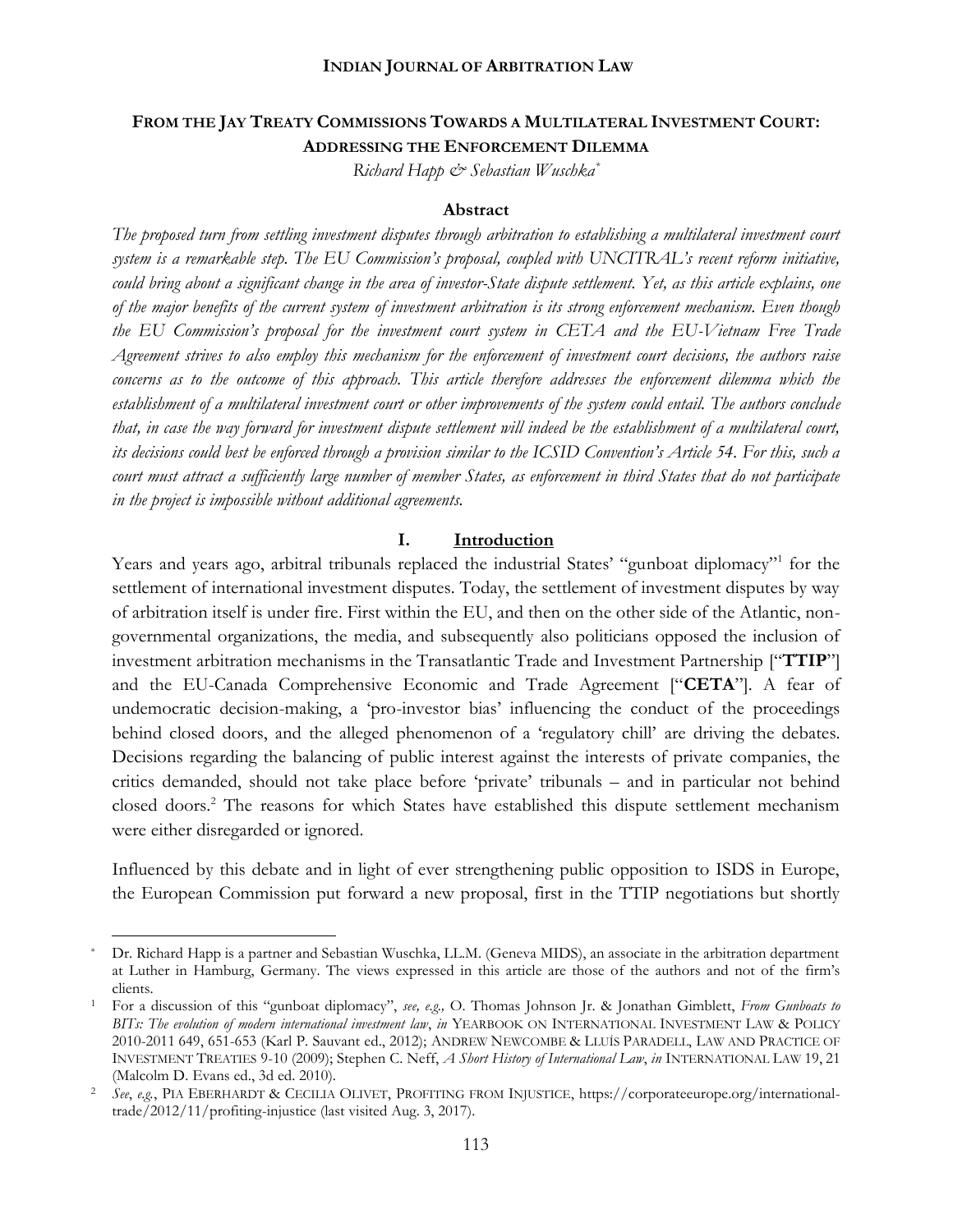thereafter also in CETA: the establishment of a permanent investment court – or rather the establishment of several bilateral investment courts. In a blog post on May 5, 2015, EU Commissioner *Malmström* explained her motivation for this proposal as follows:

"*My assessment of the traditional ISDS system has been clear – it is not fit for purpose in the 21st century. I want the rule of law, not the rule of lawyers. I want to ensure fair treatment for EU investors abroad, but not at the expense of governments' right to regulate. Our new approach ensures that a state can never be forced to change legislation, only to pay fair compensation in cases where the investor is deemed to have been treated unfairly (suffered discrimination or expropriation, for example)*."<sup>3</sup>

For Commissioner Malmström, the conclusion was simply:

"*We need a robust and serious reform of investment dispute resolution, because it's an important part of global investment policy. Europe is the biggest investor and recipient of foreign investments in the world. It only makes sense that we lead the way to reform, and set out our vision for better rules on a global scale*."<sup>4</sup>

The EU Commission has by now already achieved the inclusion of its proposed investment court system ["**ICS**" or "**ICS Model**<sup>5</sup>"] in the CETA text, notably during the *legal scrubbing* period. Further, the ICS Model has found its way into the not so hotly debated EU-Vietnam Free Trade Agreement as well.<sup>6</sup> These two texts, however, provide for the establishment of individual investment courts for the respective treaties, with the perspective of the establishment of a multilateral investment court in the future.<sup>7</sup> As part of a new initiative, the EU Commission has now begun its work on a proposal for this multilateral forum.<sup>8</sup> At the same time, Gabrielle Kaufmann-Kohler and Michele Potestà have authored a report for the United Nations Commission on International Trade Law ["**UNCITRAL**"], using the Mauritius Convention<sup>9</sup> as a model for the potential multilateralization of investment dispute settlement ["**CIDS Study**"]<sup>10</sup>. At its fiftieth annual session in early July this year,

<sup>3</sup> Cecilia Malmström, *Investments in TTIP and beyond - towards an International Investment Court*, EUROPEAN COMMISSION (May 5, 2015), https://ec.europa.eu/commission/commissioners/2014-2019/malmstrom/blog/investments-ttip-and-beyondtowards-international-investment-court\_en (last visited Aug. 3, 2017).

<sup>4</sup> *Id*.

<sup>&</sup>lt;sup>5</sup> The actual nature of the system will be discussed further below. The terminology used in this respect is the EU Commission's own.

<sup>6</sup> *See* Cecilia Malmström, *Done Deal with Vietnam* (Dec 2, 2015), https://ec.europa.eu/commission/2014- 2019/malmstrom/blog/done-deal-vietnam\_en (last visited Aug. 3, 2017); the last available text of CETA (Sept. 14, 2016) will hereinafter be referred to as "CETA", the last published version of the investment chapter [Chapter 8] of the EU-Vietnam FTA (Feb. 1, 2016) as "Draft EU-Vietnam FTA" and the EU Commission's last published investment chapter [Chapter 2] for the TTIP (Nov. 12, 2015) as the "TTIP-Proposal". The TTIP Proposal is available at http://trade.ec.europa.eu/doclib/docs/2015/november/tradoc\_153955.pdf (last visited Aug. 3, 2017), CETA is available at http://data.consilium.europa.eu/doc/document/ST-10973-2016-INIT/en/pdf (last visited Aug. 3, 2017), and the Draft EU-Vietnam FTA is available at http://trade.ec.europa.eu/doclib/docs/2016/february/tradoc\_154210.pdf (last visited Aug. 3, 2017).

<sup>7</sup> CETA, art. 8.29; Draft EU-Vietnam FTA, Section 3, art. 15.

<sup>8</sup> *See* EU Commission*, The Multilateral Investment Court project* (Dec. 21, 2016), http://trade.ec.europa.eu/doclib/press/index.cfm?id=1608 (last visited Aug. 3, 2017).

<sup>9</sup> G.A. Res. 69/116, 2014, annex, United Nations Convention on Transparency in Treaty-based Investor-State Arbitration (Dec. 10, 2014).

<sup>10</sup> Gabrielle Kaufmann-Kohler & Michele Potestà, *Can the Mauritius Convention serve as a model for the reform of investor-State arbitration in connection with the introduction of a permanent investment tribunal or an appeal mechanism? – Analysis and roadmap*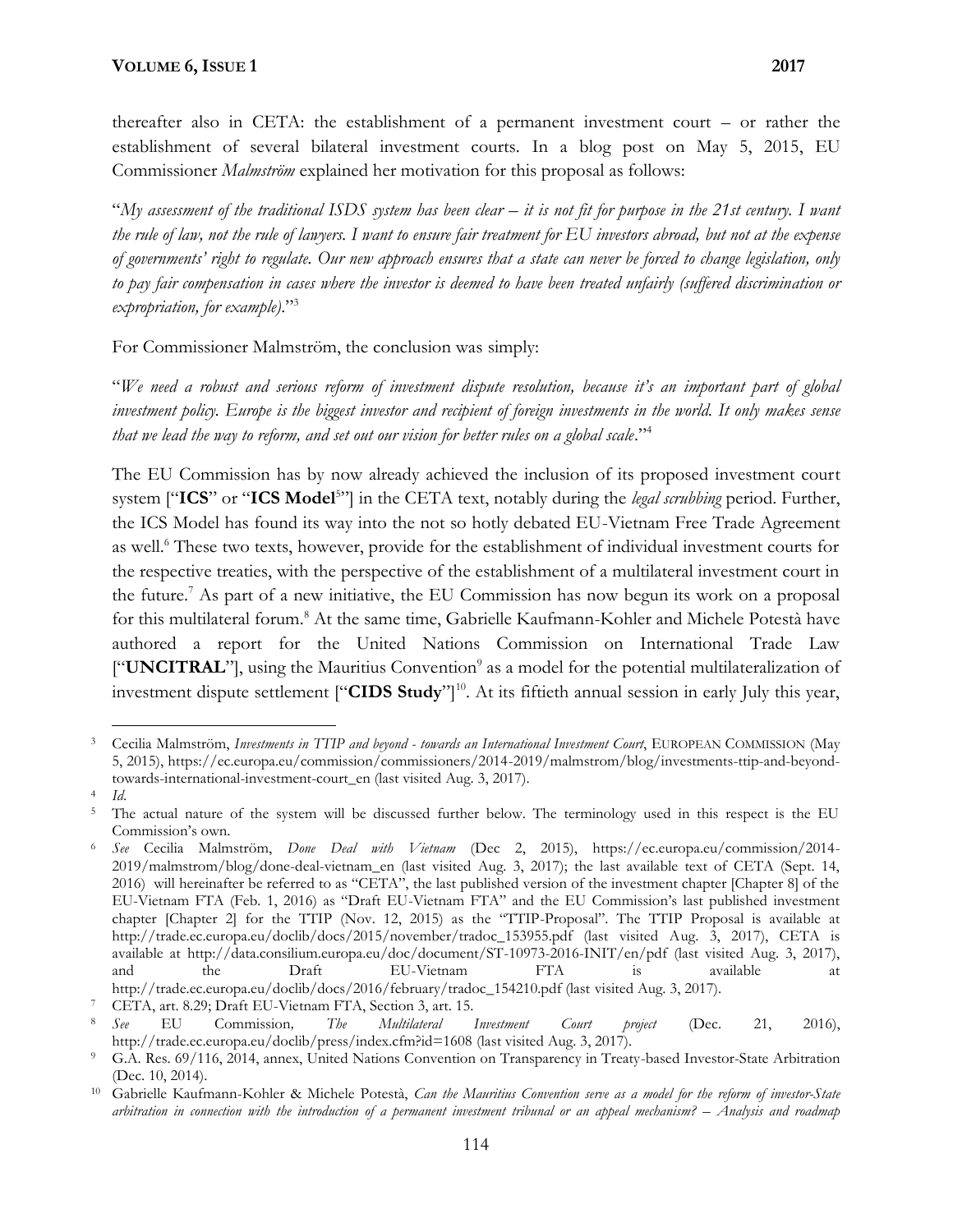UNCITRAL decided to entrust its Working Group III with a broad mandate of working on potential reform of investor-State dispute settlement. The Working Group is asked to identify concerns regarding ISDS and consider whether reform is desirable.<sup>11</sup>

The proposed turn from settling investment disputes by means of arbitration to negotiating the establishment of a multilateral court system is a remarkable step, especially in light of the fact that investment disputes have, ever since they were settled judicially,<sup>12</sup> always been settled by arbitration (or arbitration-like mixed claims commissions<sup>13</sup>). Arbitration, in general international law, can also look back on a longer tradition than institutionalized adjudication.<sup>14</sup> This is very well illustrated by the outcome of the Hague Conferences of 1899 and 1907: The attempt to establish the first international court failed.<sup>15</sup> Instead, the participating States decided to establish the Permanent Court of Arbitration ["PCA"]<sup>16</sup> to facilitate the peaceful settlement of what were back then purely inter-State disputes. From the Hague Conferences until today, arbitration has always remained one of the preferred means for the settlement of international disputes. The EU Commission's proposal could thus bring about a significant change in the area of investor-State dispute settlement.<sup>17</sup>

This article, hence, seeks to briefly describe the historical development of international arbitration in general (section **II**), and the evolution of today's investment arbitration system in particular (section **III**). This description will conclude with a short section on the effects investment arbitration has had on the individual's status under international law. Subsequently, we discuss the EU Commission's

<sup>(</sup>Geneva Ctr. for Int'l Disp. Settlement (CIDS) Research Paper, June 3, 2016), http://www.uncitral.org/pdf/english/commissionsessions/unc/unc-49/CIDS\_Research\_Paper\_- \_Can\_the\_Mauritius\_Convention\_serve\_as\_a\_model.pdf (last visited Aug. 3, 2017).

<sup>11</sup> Press Release, United Nations Information Service, UNCITRAL to consider possible reform of investor-State dispute settlement, UNIS/L/250 (July 14, 2017), http://www.unis.unvienna.org/unis/en/pressrels/2017/unisl250.html (last visited Aug. 3, 2017).

<sup>12</sup> With regard to the terminology used, as pointed out by Pellet, *"[s]ome authorities put both arbitration and the settlement of disputes by permanent international courts and tribunals together under the denomination 'judicial settlement'. Others limit the definition of judicial settlement to the settlement of disputes by permanent international courts and tribunals. The very fact that Art. 33 UN Charter distinctively mentions 'arbitration' on the one hand and 'judicial settlement' on the other hand justifies that they be dealt with separately; however, they indisputably offer some common traits*", Alain Pellet, *Judicial Settlement of International Disputes*, *in* MAX PLANCK ENCYCLOPEDIA OF PUBLIC INTERNATIONAL LAW ¶ 2 (Online Edition, Rüdiger Wolfrum ed., 2013). For the purposes of this article, references to judicial settlement of disputes or the term 'judicial' are meant to include both settlement of disputes by courts and through arbitration.

<sup>13</sup> *See* on these, Rudolf Dolzer, *Mixed Claims Commissions*, *in* MAX PLANCK ENCYCLOPEDIA OF PUBLIC INTERNATIONAL LAW (Online Edition, Rüdiger Wolfrum ed., 2011).

<sup>14</sup> On this, *see* Sebastian Wuschka, *Investitionsschiedsverfahren: Individualrechtsschutz oder "anti-demokratische Herrschaft der Konzerne"?*, *in* FREIHANDEL VS. DEMOKRATIE 15, 16-20 (Sinthiou Buszewski et al. eds., 2016); *see also* ROBERT KOLB, THE INTERNATIONAL COURT OF JUSTICE 39 *et seq.* (2013).

<sup>15</sup> For a more detailed account, *see* ROSENNE'S THE WORLD COURT: WHAT IT IS AND HOW IT WORKS 3-5 (Terry D. Gill ed., 6th ed. 2003); *see also* Kolb, *supra* note 14, at 41 *et seq*., who emphasizes that a clear terminological distinction between arbitration and adjudication through courts was not too much in use up until the creation of the PCIJ (*cf.* at 45) and that the aim of the Hague Peace Conferences was rather to move arbitration by specific agreement to obligatory arbitration.

<sup>16</sup> For a detailed account on the PCA, *see* MANUEL INDLEKOFER, INTERNATIONAL ARBITRATION AND THE PERMANENT COURT OF ARBITRATION (2013);*see also* Tjaco T. van den Hout, *Resolution of International Disputes: The Role of the Permanent Court of Arbitration – Reflections on the Centenary of the 1907 Convention for the Pacific Settlement of International Disputes*, 21 (3) LEIDEN J. INT'L L. 643–661 (2008).

<sup>17</sup> Catharine Titi, *The European Union's Proposal for an International Investment Court, Significance, Innovations and Challenges Ahead*, 14 (1) TRANSNAT'L DISP. MGMT. 3 (Jan. 2017).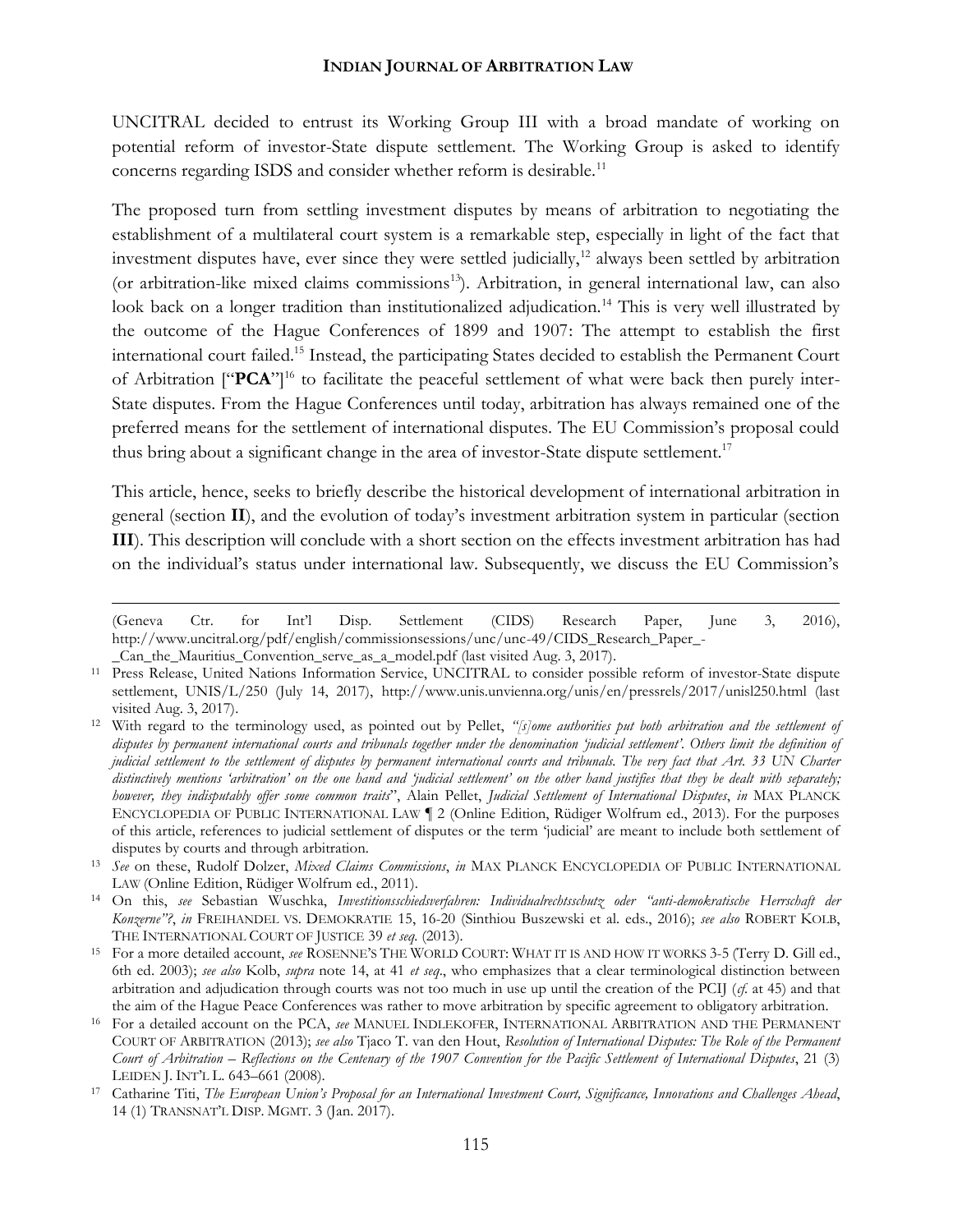proposal and evaluate it with a focus on the question of enforcement (section **IV**). Thereafter, we elaborate on the key consequences of this analysis that should be taken into account in the establishment of a multilateral investment court or during other improvements to the system (section **V**).

# **II. The Development of Investor-State Dispute Settlement in Modern International Law**

Until the Hague Peace Conferences of 1899 and 1907, the protection of what we today understand by the term foreign investment was often ensured through recourse to the use of (military) force.<sup>18</sup> In the nineteenth century, for example, during the so-called Don Pacifico affair, the British Foreign Minister Lord Palmerston sent military ships into the Aegean Sea to seize Greek property to the value which a British citizen had previously called for in vain as compensation from Greece.<sup>19</sup> Ultimately, the British Navy even established a blockade of the port of Piraeus. Similar rowdy forms of diplomatic protection also led to several naval blocks against Venezuela – such as the ones by Germany, Great Britain and Italy from 1902 to 1903.<sup>20</sup> The United Kingdom alone intervened about 40 times in Latin America between 1820 and 1914 to safeguard the financial interests and the property of its nationals abroad.<sup>21</sup>

The Second Hague Conference slowly brought this "gunboat diplomacy" to an end when the participating States agreed to refrain from using force to recover debts if the debtor State engaged in arbitration and complied with its result.<sup>22</sup> The practice of enforcing the protection of a State's national by virtue of 'judicialized' diplomatic protection before arbitral tribunals, the Permanent Court of International Justice ["**PCIJ**"], and later also the International Court of Justice ["**ICJ**"] developed. In parallel, first through the Briand-Kellogg-Pact<sup>23</sup> and subsequently through Article 2 (4) of the UN-Charter, the prohibition of the use of force between States gained strength. It was no longer conditional upon the compliance with the requirement of arbitration.

The development of modern international arbitration dates even further back. Its origin was the Jay Treaty<sup>24</sup> of 1794,<sup>25</sup> which was concluded to settle disputes between the United States and Great

"*The Contracting Powers agree not to have recourse to armed force for the recovery of contract debts claimed from the Government of one country by the Government of another country as being due to its nationals.*

*This undertaking is, however, not applicable when the debtor State refuses or neglects to reply to an offer of arbitration, or, after accepting the offer, prevents any compromis from being agreed on, or, after the arbitration, fails to submit to the award*."

<sup>18</sup> For a more detailed account on this "*form of the threat or use of force by these States designed to ensure that the rights of injured nationals were fully vindicated*", *see* Johnson & Gimblett, *supra* note 1, at 651-653.

<sup>19</sup> *See also* on this affair, JAN PAULSSON, DENIAL OF JUSTICE IN INTERNATIONAL LAW 15-17 (2005); Johnson & Gimblett, *supra* note 1*,* at 652.

<sup>20</sup> Regarding this and further examples, *see* Johnson & Gimblett, *supra* note 1, at 652-653; WILHELM G. GREWE, EPOCHEN DER VÖLKERRECHTSGESCHICHTE 616 *et seq.* (1984); Neff, *supra* note 1, at 19.

<sup>21</sup> NEWCOMBE & PARADELL, *supra* note 1, at 9.

<sup>22</sup> *See* The Hague Convention (II) Respecting Limitation of Employment of Force for Recovery of Contract Debts, Oct. 18, 1907, 187 C.T.S. 250, art. 1:

<sup>&</sup>lt;sup>23</sup> General Treaty for Renunciation of War as an Instrument of National Policy, Aug. 27, 1928, 94 L.N.T.S. 57.

<sup>&</sup>lt;sup>24</sup> Treaty of Amity, Commerce, and Navigation, between His Britannic Majesty and the United States of America, Nov. 19, 1794, 52 C.T.S. 243 [*hereinafter* "Jay Treaty"].

<sup>25</sup> *See also* WILLIAM E. DARBY, INTERNATIONAL ARBITRATION - INTERNATIONAL TRIBUNALS 769 (1904); JACKSON H. RALSTON, INTERNATIONAL ARBITRATION FROM ATHENS TO LOCARNO 191 (1929); Dolzer considers the Jay Treaty in particular also as the starting point of the tradition of mixed claims commissions, *cf.* Dolzer, *supra* note 13, ¶ 6.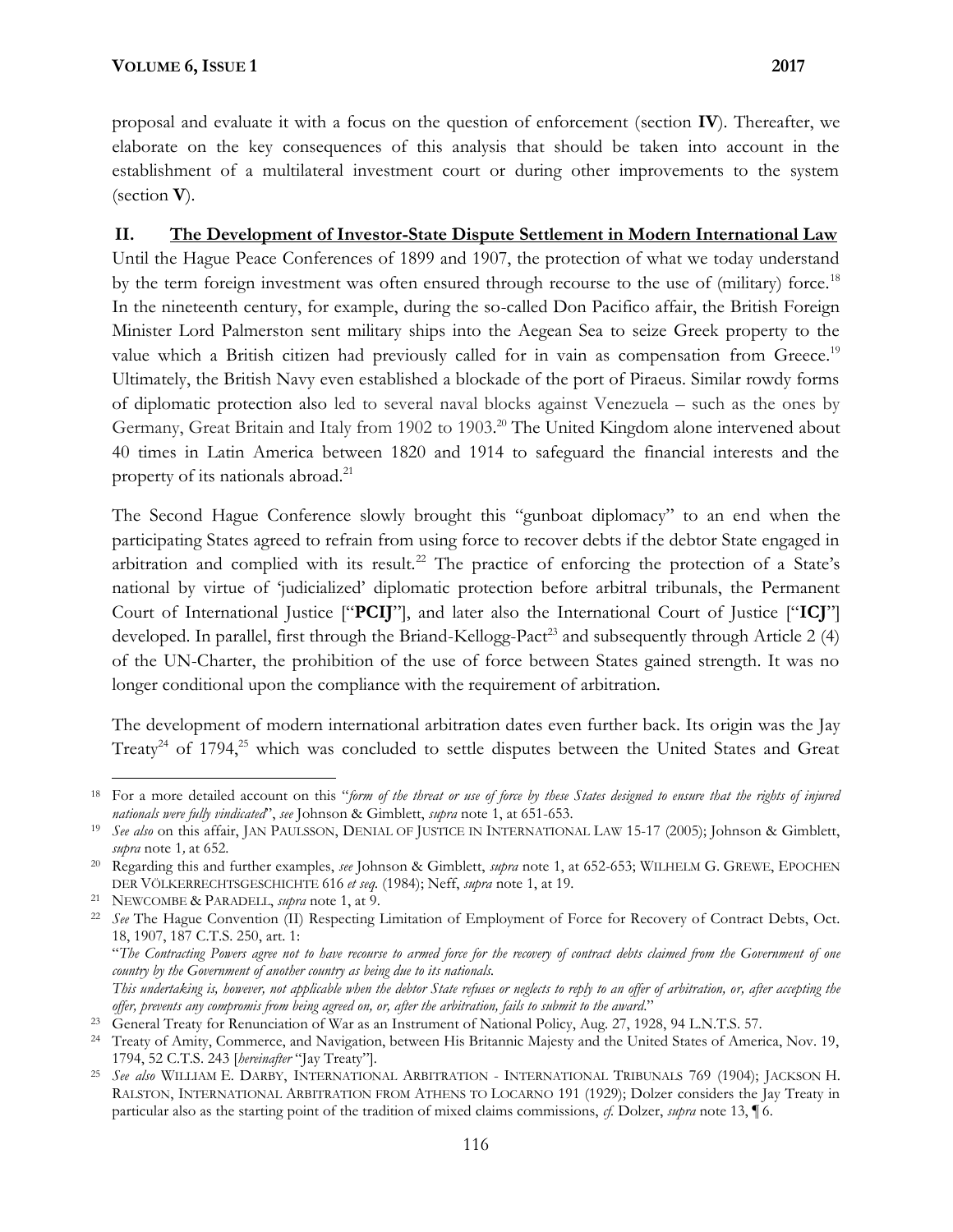Britain that resulted from the American War of Independence. The Jay Treaty established the so called Jay Commissions. These dealt with border disputes<sup>26</sup>, claims for compensation by British creditors for debts preceding the War of Independence<sup>27</sup>, as well as the treatment of the American commercial fleet and the support of commerce raiders by the United States.<sup>28</sup> Already two out of three of these Commissions consequently dealt with direct claims by British and American nationals.<sup>29</sup>

A next milestone in the development of international arbitration – and indeed also for the establishment of the PCIJ and the  $ICJ^{30}$  – was the *Alabama Arbitration* (1869-1872).<sup>31</sup> This arbitration dealt with the American claim that Great Britain had violated its duty of neutrality towards the parties of the American Civil War. In particular, the US advanced the claim that Britain had secretly built commerce raiders and delivered them to the Confederate States' Navy. The most prominent one of these ships was the *CSS Alabama*, which ultimately gave the arbitration its name.<sup>32</sup>

The *Alabama Arbitration* illustrated that judicial settlement of international disputes was capable of keeping States from waging war. A general openness to peaceful means of settling disputes greatly influenced the following Hague Peace Conferences.<sup>33</sup> The intention not to solve disputes through the use of force anymore was *the* guiding idea for the States' negotiations.<sup>34</sup> At the same time, many States were reluctant to agree to a compulsory judicial dispute settlement mechanism.<sup>35</sup> As a consequence, no international court (which would have been the first of its kind) or compulsory arbitration system was established.<sup>36</sup> The participating States, however, concluded the 1899 and 1907 Hague Conventions<sup>37</sup> as part of which the PCA was established in 1899.<sup>38</sup>

Article 16 and Article 38 (1) of the 1899 and 1907 Conventions respectively read:

"*In questions of a legal nature, and especially in the interpretation or application of International Conventions,* arbitration is recognized by the Contracting Powers as the most effective, and, at the same time, the most equitable means of settling disputes *which diplomacy has failed to settle*."<sup>39</sup>

<sup>26</sup> Article V of the Jay Treaty dealt with border disputes; for a detailed discussion on this, *see* Richard B. Lillich, *The Jay Treaty Commissions*, 37(2) ST. JOHN'S L. REV. 260, 265-268 (1963).

<sup>27</sup> Jay Treaty, arts. VII & VIII; for a detailed discussion on this, *see* Lillich, *supra* note 26, at 276-280.

<sup>28</sup> Jay Treaty, art. VI; for a detail discussion, *see* Lillich, *supra* note 26, at 268-276.

<sup>29</sup> On the discussion regarding the requirements to prove standing in these days, *see* Lillich, *supra* note 26, at 273 *et seq*.

<sup>30</sup> *Cf.* Tom Bingham, *The Alabama Claims Arbitration*, 54 INT'L & COMP. L. Q. 1, 24 (2005).

<sup>31</sup> RALSTON, *supra* note 25, at 197-202, describes the *Alabama Arbitration* as "by far the greatest of all".

<sup>32</sup> For a more detailed account, *see* Bingham*, supra* note 30, at 3-9; Tom Bingham, *Alabama Arbitration*, *in* MAX PLANCK ENCYCLOPEDIA OF PUBLIC INTERNATIONAL LAW ¶¶ 1-6 (Online Edition, Rüdiger Wolfrum ed., 2006).

<sup>33</sup> Bingham, *supra* note 30, at 24.

<sup>34</sup> *See also* PAULSSON, *supra* note 19, at 17-18.

<sup>35</sup> Gill, *supra* note 15, at 4.

<sup>36</sup> For further details, *see id*. at 3-5.

<sup>37</sup> Convention for the Pacific Settlement of International Disputes, July 29, 1899, 1 A.J.I.L. 103 (1907) [*hereinafter* "1899 Hague Convention"] & Convention for the Pacific Settlement of International Disputes, Oct. 18, 1907, 2 A.J.I.L. Supp. 43 (1908) [*hereinafter* "1907 Hague Convention"].

<sup>38</sup> *Cf.* 1899 Hague Convention, ch. II, pt. IV.

<sup>39</sup> Emphasis added.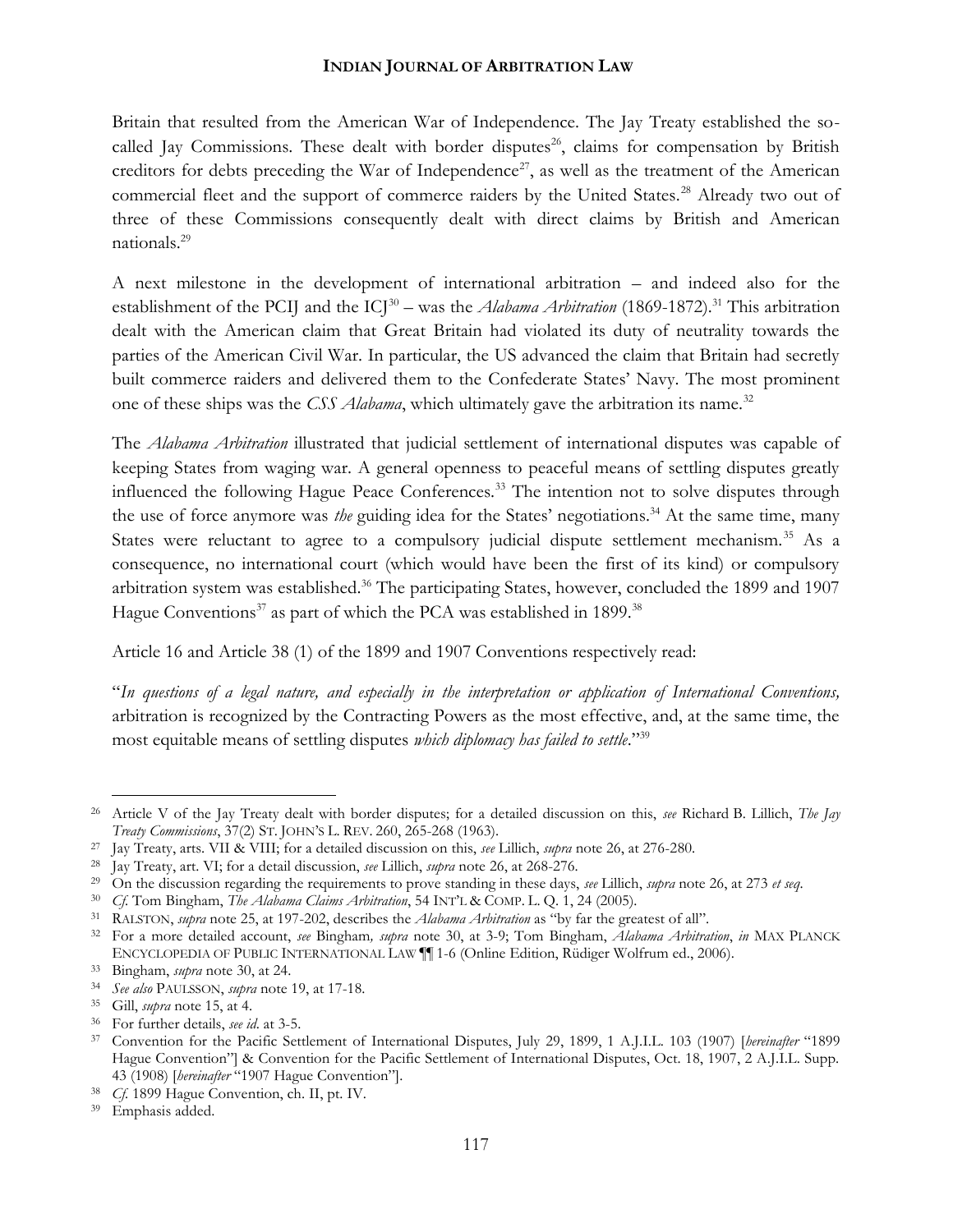Before any institutionalized court system came into existence, international arbitration had gained predominant importance. Even though the PCIJ and ICJ assumed their roles in the early to mid twentieth century, arbitration as a mode to settle disputes  $-$  or variations of it  $-$  did not lose its relevance. Especially to resolve disputes in the aftermath of military conflicts between States, mixed claims commissions were used.<sup>40</sup> Notably, these, in many cases, also allowed private persons to file direct claims against the relevant States.<sup>41</sup>

# **III. Today's Investment Arbitration and the Improved International Position of the Individual**

The inter-play between this possibility of direct dispute settlement between States and individuals and the development of substantive investment protection rules within bilateral investment treaties led to another step in the development of investor-State dispute settlement: The current system of investor-State arbitration does not only serve the purpose of overcoming the consequences of inter- State conflicts. It also provides a permanent protection, substantively and procedurally, under international law for investors against State actions that directly result in harm to the investor. Investment arbitration, as often recalled, "depoliticizes" a dispute by removing it from the inter- State and political level to the level of the real disputing parties.<sup>42</sup> It contributes to the peaceful settlement of disputes by preventing commercial disputes from rising to the sphere of inter-State crises.

During the last twenty years, investment arbitration developed rapidly. Even though Germany and Pakistan concluded the first ever BIT in 1959 (which, contrary to a popular misconception, did not include a direct investor-State dispute settlement clause<sup>43</sup>) and the International Centre for Settlement of Investment Disputes ["**ICSID**"] was established in 1966 by the Washington Convention<sup>44</sup>, its first case, *Holiday Inns et al* v. *Moroco*<sup>45</sup>, was only registered in 1972. The benchmark of ten new ICSID cases registered in one year was only reached in 2001. Up until today, however, ICSID has registered nearly 650 cases.<sup>46</sup> Also taking into account all non-ICSID investment

<sup>40</sup> *See* Dolzer, *supra* note 13, ¶¶ 6-7.

<sup>41</sup> *Id*.

<sup>42</sup> Ibrahim F.I. Shihata, *Towards a Greater Depoliticization of Investment Disputes: The Roles of ICSID and MIGA*, 1(1) ICSID REV. 327 (1986); *see also* Marc Bungenberg et al., *General Introduction to International Investment Law*, *in* INTERNATIONAL INVESTMENT LAW – A HANDBOOK 1, 3 ¶ 6 (Marc Bungenberg et al. eds., 2015); NEWCOMBE & PARADELL, *supra* note 1, at 27-28.

<sup>43</sup> According to Brown, the first BIT to include an investor-State dispute settlement clause – even though only providing for qualified consent to arbitration – was the Indonesia-Netherlands BIT of 1968, whereas the Italy-Chad BIT of 1969 was the first one to provide for unqualified consent, *cf.* Chester Brown, *International Investment Agreements – History, Approaches, Schools*, *in* INTERNATIONAL INVESTMENT LAW – A HANDBOOK 153, 180 ¶ 67 (Marc Bungenberg et al. eds., 2015).

<sup>44</sup> Convention on the Settlement of Investment Disputes between States and Nationals of Other States, Mar. 18, 1965, 575 U.N.T.S. 159.

<sup>45</sup> Holiday Inns et al. v. Morocco, ICSID Case No. ARB/72/1; *see also* Pierre Lalive, *The First 'World Bank' Arbitration*, 51 BRIT. Y.B. INT'L L. 123 (1980).

<sup>46</sup> ICSID maintains a comprehensive online database of all pending and concluded arbitrations under the ICSID Arbitration Rules as well as the ICSID Additional Facility Rules. As of the registration of any given case, its (core) details are available at https://icsid.worldbank.org/en/Pages/cases/searchcases.aspx (last visited Aug. 3, 2017).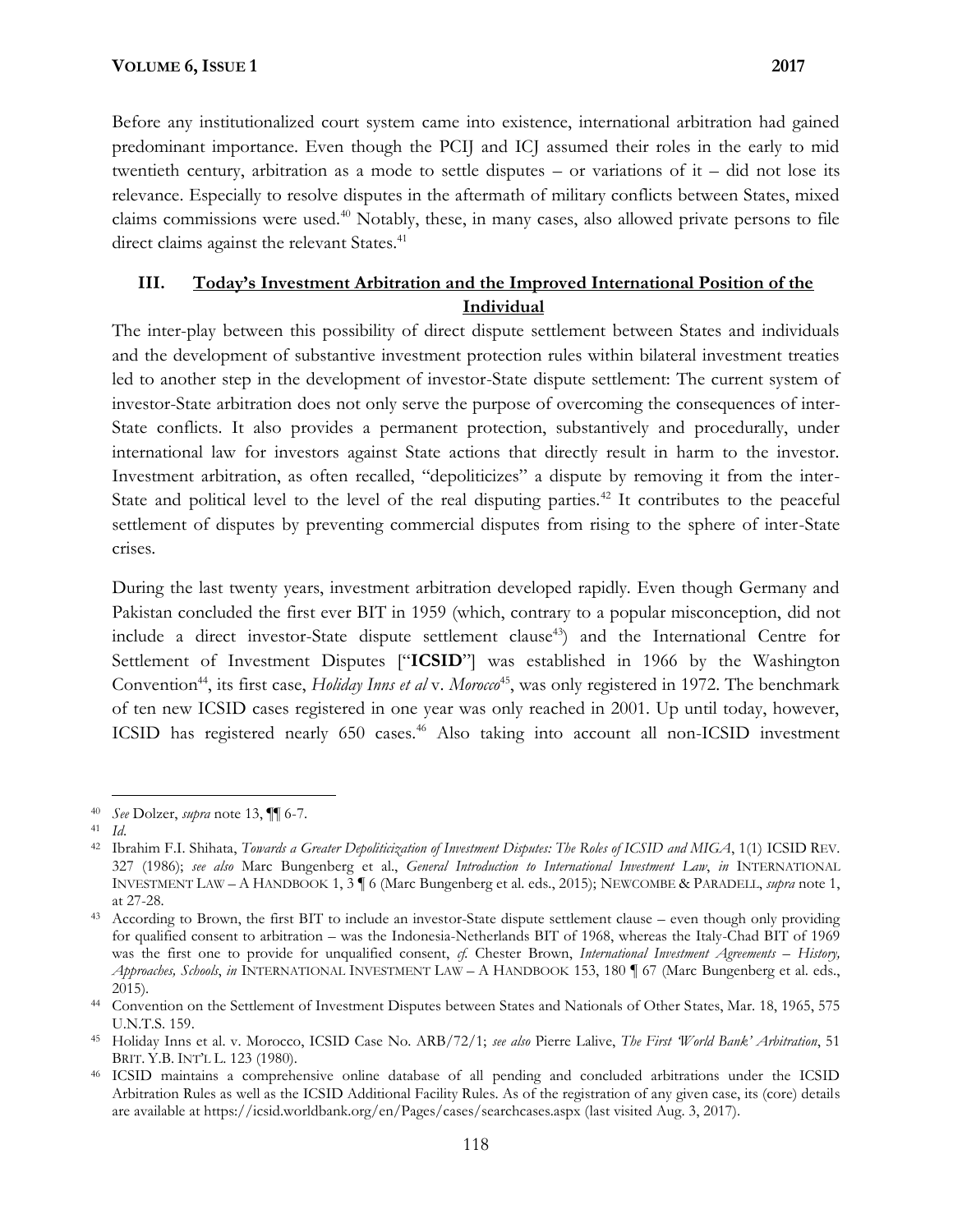arbitrations and potentially unknown cases, the current overall case count should be around 800.<sup>47</sup>

The basis of every arbitration is the parties' consent. While the ICSID system was primarily designed for arbitration under dispute settlement clauses in State contracts,<sup>48</sup> the move to "arbitration without privity"<sup>49</sup> led to a significant increase in ICSID's caseload. In *SPP* v. *Egypt*<sup>50</sup>, an ICSID tribunal first accepted claims based on a host State's investment law. In *AAPL* v. Sri Lanka<sup>51</sup>, another ICSID tribunal was the first to base its jurisdiction on an investor-State dispute settlement clause in a BIT.<sup>52</sup> Ever since then, the incorporation of arbitration provisions in investment laws and arbitration clauses in BITs has been accepted as a State's 'standing offer' to arbitrate, which investors accept when filing their request for arbitration.

International investment law, by means of arbitration, hence provides a solid mechanism for individuals and juridical persons to uphold their rights. Investors have the possibility to initiate a judicial process before a neutral adjudicatory body themselves. In case of success, they not only receive a declaratory judgment, but also an award that – if complied with by the host State or enforced against it – will directly make the investor whole.

Dispute settlement by means of arbitration, in this way, has significantly strengthened the individual's rights on the international plane. Without going into details of the academic debate about the nature of their rights,<sup>53</sup> investors have been freed from their prior dependency on their home State, in particular these home States' political interests. Thereby, investment arbitration filled a gap in terms of procedural protection.<sup>54</sup> Indeed, States are not always willing to safeguard their nationals' interests by means of diplomatic protection. Legally, they are by no means obliged to do so. They have, rather, a broad, unlimited discretion. As the ICJ succinctly summarized in the *Barcelona Traction* case:

<sup>&</sup>lt;sup>47</sup> In its 2016 annual review of investor-State arbitrations of May 2017, UNCTAD states that the cumulative number of known investor-State dispute settlement cases was 767 at the end of 2016, *see* UNCTAD, *Investor–State Dispute Settlement: Review of Developments in 2016*, IIA ISSUES NOTE, ISSUE 1, May 2017 at 2, http://investmentpolicyhub.unctad.org/Upload/Documents/diaepcb2017d1\_en.pdf (last visited Aug. 3, 2017).

<sup>48</sup> *Cf.* Int'l Bank for Reconstruction & Development [IBRD], *Report of the Executive Directors of the International Bank for Reconstruction and Development on the Convention on the Settlement of Investment Disputes between States and Nationals of Other States*, ¶ 24 (Mar. 18, 1965).

<sup>49</sup> Coined as a term by the title of an article by Jan Paulsson, *Arbitration without Privity,* 10(2) ICSID REV. 232 (1995).

<sup>50</sup> Southern Pacific Properties (Middle East) v. Arab Republic of Egypt, ICSID Case No. ARB/84/3.

<sup>51</sup> Asian Agricultural Products Ltd. v. Republic of Sri Lanka, ICSID Case No. ARB/87/3.

<sup>52</sup> For a more detailed account on dispute settlement clauses in investment treaties, *see* LARS MARKERT, STREITSCHLICHTUNGSKLAUSELN IN INVESTITIONSSCHUTZABKOMMEN (2010).

<sup>53</sup> *See* on this, Zachary Douglas, *The Hybrid Foundations of Investment Treaty Arbitration*, 74 (1) BRIT. Y.B. INT'L L. 151-289 (2004); Anastasios Gourgourinis, *Investors' Rights qua Human Rights? Revisiting the 'Direct'/'Derivative' Rights Debate*, *in* THE INTERPRETATION AND APPLICATION OF THE EUROPEAN CONVENTION OF HUMAN RIGHTS 147-182 (Malgosia Fitzmaurice & Panos Merkouris eds., 2012); Martins Paparinskis, *Investment Treaty Arbitration and the (New) Law of State Responsibility*, 24(2) EUR. J. INT'L L. 617–647 (2013); Tillmann R. Braun, *Globalization-Driven Innovation: The Investor as a Partial Subject in Public International Law*, 15(1-2) J. WORLD INV. & TRADE 73-116 (2014); *cf*. also RICHARD HAPP, SCHIEDSVERFAHREN ZWISCHEN STAATEN UND INVESTOREN NACH ARTIKEL 26 ENERGIECHARTAVERTRAG (2000), concluding that investors are "*functional subjects*" of international law due to their role ("*Die völkerrechtliche Stellung setzt allein an seiner Funktion im System an: Investoren haben investiert und werden deshalb geschützt.*").

<sup>54</sup> For a detailed discussion on this, *see* HAPP, *supra* note 53, at 72-74.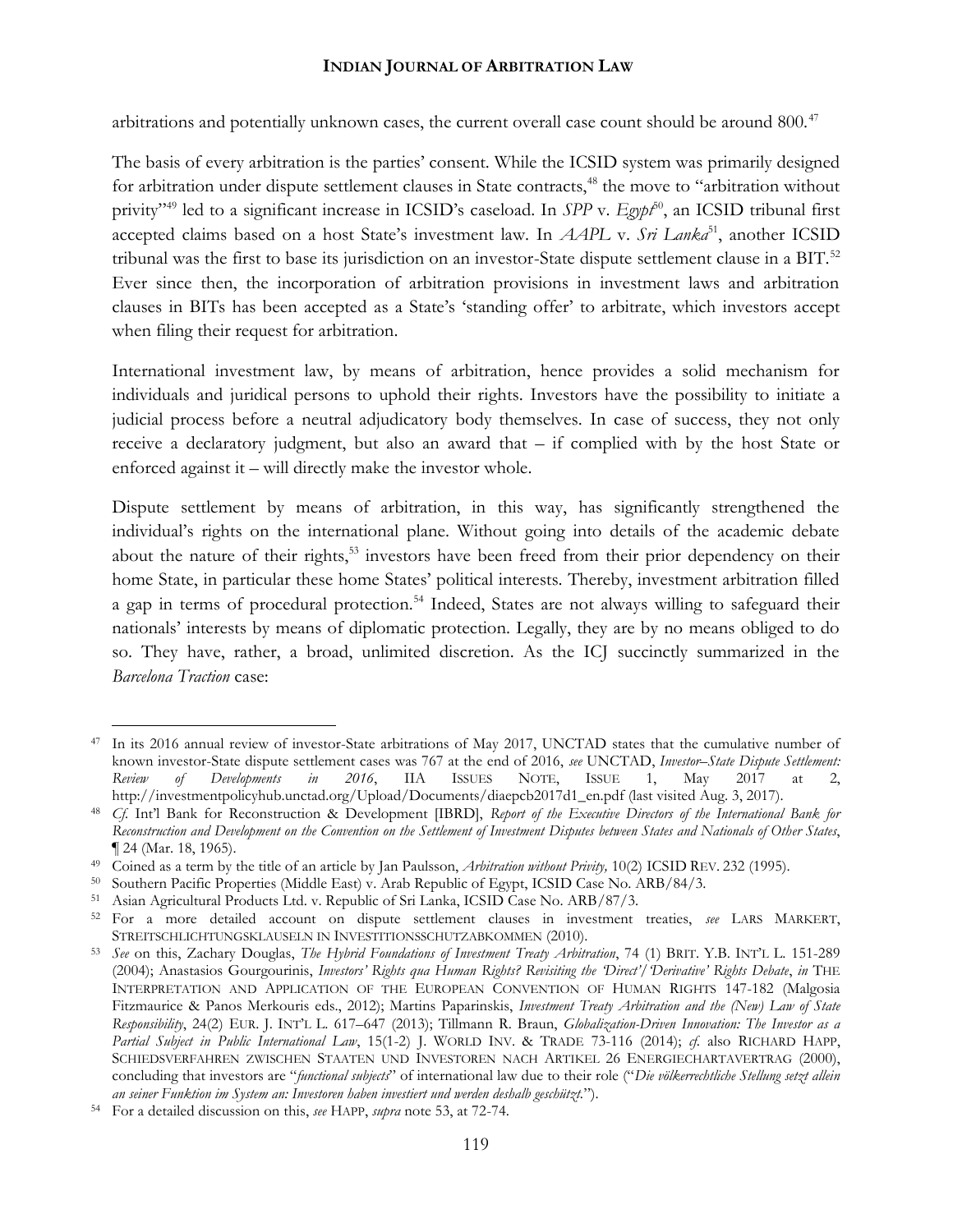#### **VOLUME 6, ISSUE 1 2017**

"*The State must be viewed as the sole judge to decide whether its protection will be granted, to what extent it is granted, and when it will cease. It retains in this respect a discretionary power the exercise of which may be determined by considerations of a political or other nature, unrelated to the particular case*."<sup>55</sup>

Yet, not only with regard to the individual's option to bring a direct claim against the host State of their investments, has the current system of investment arbitration created a strong legal protection. Also at the level of enforcement of any decisions by investment tribunals, the ICSID Convention and, in cases administered by other institutions, the New York Convention of 1958<sup>56</sup> provide for a solid enforcement mechanism, a unique and potentially the strongest feature of arbitral awards compared to other judicial and quasi-judicial decisions. Public international law dispute settlement is thereby combined with private (international) law enforcement systems.

Any alteration of the current system of investor-State dispute settlement should hence strive to secure the above illustrated features of neutral and direct dispute settlement as well as the enforceability of the process' outcome. With this as a starting point, we will now turn to the specifics of the ICS Model the EU Commission has already proposed and discuss whether or not they are fit for the establishment of a permanent, multilateral investment court. In doing so, we want to focus on the just identified important feature of enforcement.

# **IV. The ICS under CETA, EU-Vietnam FTA, and EU's TTIP-Proposal**

## A. The ICS' Set-Up

As already alluded to above, the EU Commission has so far managed to agree with Canada as well as with Vietnam on the inclusion of its ICS Model in their free trade and investment agreements.<sup>57</sup> Each of these two treaties, however, provides for its own ICS, which are potentially to be consolidated at a later stage.<sup>58</sup> For these and also for the ICS Model the EU Commission used for its negotiations for the TTIP, the future of which is unforeseeable at best right now, the EU has drawn upon already existing structures in the field of investment dispute settlement.

According to the ICS Model, when investors intend to file a claim, they can choose to institute proceedings, depending also on their applicability, in accordance with the ICSID Convention, the ICSID Additional Facility Rules, or the UNCITRAL Arbitration Rules.<sup>59</sup> As an additional option, the parties to the specific dispute can also agree on a special set of rules.<sup>60</sup> From the perspective of these sets of rules, the provisions of the ICS Model are intended to operate as part of the arbitration agreement.<sup>61</sup> The ICS Model thereby complements the different arbitration regimes in that it adopts

<sup>55</sup> Barcelona Traction, Light and Power Co., Ltd. (Belgium v. Spain), Judgment, I.C.J. Rep. 3, ¶ 79 (Feb. 5, 1970).

<sup>56</sup> Convention on the Recognition and Enforcement of Foreign Arbitral Awards (June 10, 1958), 330 U.N.T.S. 38.

<sup>57</sup> While CETA has been signed and is – except for the majority of the investment provisions – provisionally applied, the status of the EU-Vietnam FTA is less clear.

<sup>58</sup> CETA, art. 8.29; Draft EU-Vietnam FTA, Section 3, art. 15.

<sup>59</sup> *Cf.* TTIP-Proposal, Section 3, art. 6(2) lit. (a)–(c); CETA, art. 8.23(2) lit. (a)–(c); Draft EU-Vietnam FTA, Section 3, art.  $7(2)$  lit. (a)–(c).

<sup>60</sup> *Cf.* TTIP-Proposal, Section 3, art. 6(2) lit. (d); CETA, art. 8.23(2) lit. (d); Draft EU-Vietnam FTA, Section 3, art. 7(2) lit. (d).

<sup>61</sup> *See* CETA, arts. 8.22(1) lit. (a) & art. 8.25(1), which establish that both the claimants as well as the respondent State consent "*to the settlement of the dispute by the Tribunal in accordance with the procedures set out in this Section*".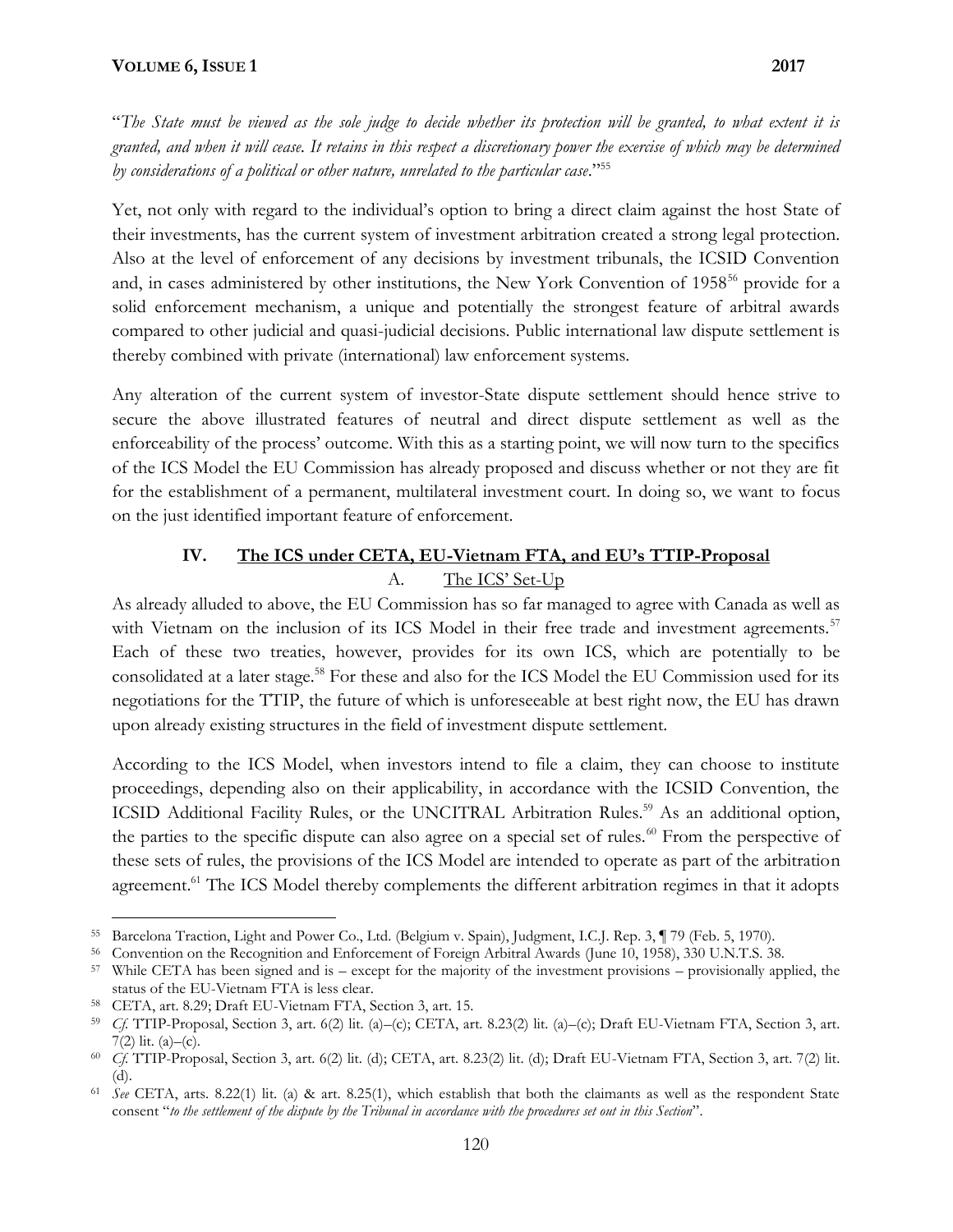the freedom they give to the parties. As we will show, however, it also exceeds the outer limits these rules set for such party agreements.

Within 90 days from the initiation of the proceedings, the President of the Tribunal (i.e. the first instance of the investment court) nominates (the) three individuals that will decide the dispute.<sup>62</sup> These individuals, who are called "Judges" in the Commission's TTIP-Proposal but "Members of the Tribunal" in the other two texts,<sup>63</sup> are appointed by the Joint Committees or Trade Commissions under the respective treaties.<sup>64</sup> In case of the TTIP-Proposal and CETA, their number is  $15$ ,<sup>65</sup> whereas only 9 Members are to be appointed for the EU-Vietnam Tribunal.<sup>66</sup> The Tribunal, in turn, is supposed to render its (as the model calls it) "*provisional award*" within 18 months from the initiation of the proceedings.<sup>67</sup> The losing party can challenge this provisional award within 90 days from its issuance.<sup>68</sup> Otherwise, it becomes binding and a "*final award*" in the model's terminology.<sup>69</sup>

In case of a challenge of the provisional award, the "Appeal Tribunal" (or "Appellate Tribunal" in the CETA text's wording), the members of which are also nominated through the same mechanism but in smaller numbers than for the Tribunal,<sup>70</sup> shall not exceed 180 days, in no case 270 days, to render its decision.<sup>71</sup> In case the Appeal Tribunal upholds the provisional award, it becomes a final award.<sup>72</sup> In case the Appeal Tribunal accepts the challenge, the provisional award is referred back to the Tribunal, which must decide the case anew and within 90 days in accordance with the Appeal Tribunal's legal reasoning.<sup>73</sup>

Under the relevant provisions of the ICS Model in its three variations, final awards are binding on the State parties to the respective instrument.<sup>74</sup> Further, to ensure their effect in the territories of other States, the feature we want to focus on, they are also deemed to be enforceable under the ICSID Convention's Article  $54^{75}$  and the New York Convention's enforcement procedure<sup>76</sup> – a mechanism that will be further commented on below.

<sup>62</sup> TTIP-Proposal, Section 3, art. 9(7); CETA art. 8.27(7); Draft EU-Vietnam FTA, Section 3, art. 12(7).

<sup>63</sup> *Cf*., *e.g.,* TTIP-Proposal, Section 3, art. 9(2); CETA art. 8.27(2); Draft EU-Vietnam FTA, Section 3, art. 12(2).

<sup>64</sup> TTIP-Proposal, Section 3, art. 9(2); CETA, art. 8.27(2); Draft EU-Vietnam FTA, Section 3, art. 12(2).

<sup>65</sup> TTIP-Proposal, Section 3, art. 9(2); CETA, art. 8.27(2).

<sup>66</sup> Draft EU-Vietnam FTA, Section 3, art. 12(2).

<sup>67</sup> TTIP-Proposal, Section 3, art. 28(6), 1st sentence; Draft EU-Vietnam FTA, Section 3, art. 27(6); this time limit can be extended in exceptional circumstances, *see* TTIP-Proposal, Section 3, art. 28(6), 2nd sentence; Draft EU-Vietnam FTA, Section 3, art. 27(6), 2nd sentence; art. 8.39(7) CETA provides for a general time limit of 24 months.

<sup>68</sup> TTIP-Proposal, Section 3, art. 28(6), 3rd sentence; CETA, art. 8.28(9) lit. (c) sublit. i); Draft EU-Vietnam FTA, Section 3, art. 27(7).

<sup>69</sup> *Id*.

<sup>70</sup> TTIP-Proposal, Section 3, art. 10(3); CETA, art. 8.28(3); Draft EU-Vietnam FTA, Section 3, art. 13(3).

<sup>71</sup> TTIP-Proposal, Section 3, art. 29(3); Draft EU-Vietnam FTA, Section 3, art. 28(5); CETA does not provide for a fixed time limit in this regard.

<sup>72</sup> TTIP-Proposal, Section 3, art. 29(2); CETA, art. 8.28(9) lit. (c) sublit. ii); Draft EU-Vietnam-FTA, Section 3, art. 29(2).

<sup>73</sup> TTIP-Proposal, Section 3, art. 28(7), 5th sentence; Draft EU-Vietnam FTA, Section 3, art. 29(4), 3rd sentence; CETA again, does not provide for any such time limit.

<sup>74</sup> TTIP-Proposal, Section 3, art. 30(1) & 30(2); CETA, art. 8.41; Draft EU-Vietnam FTA, Section 3, art. 31(1).

<sup>75</sup> TTIP-Proposal, Section 3, art. 30(6); CETA, art 8.41(6); Draft EU-Vietnam FTA, Section 3, art. 31(6).

<sup>76</sup> TTIP-Proposal, Section 3, art. 30(5); CETA, art. 8.41(5); Draft EU-Vietnam FTA, Section 3, art. 31(5).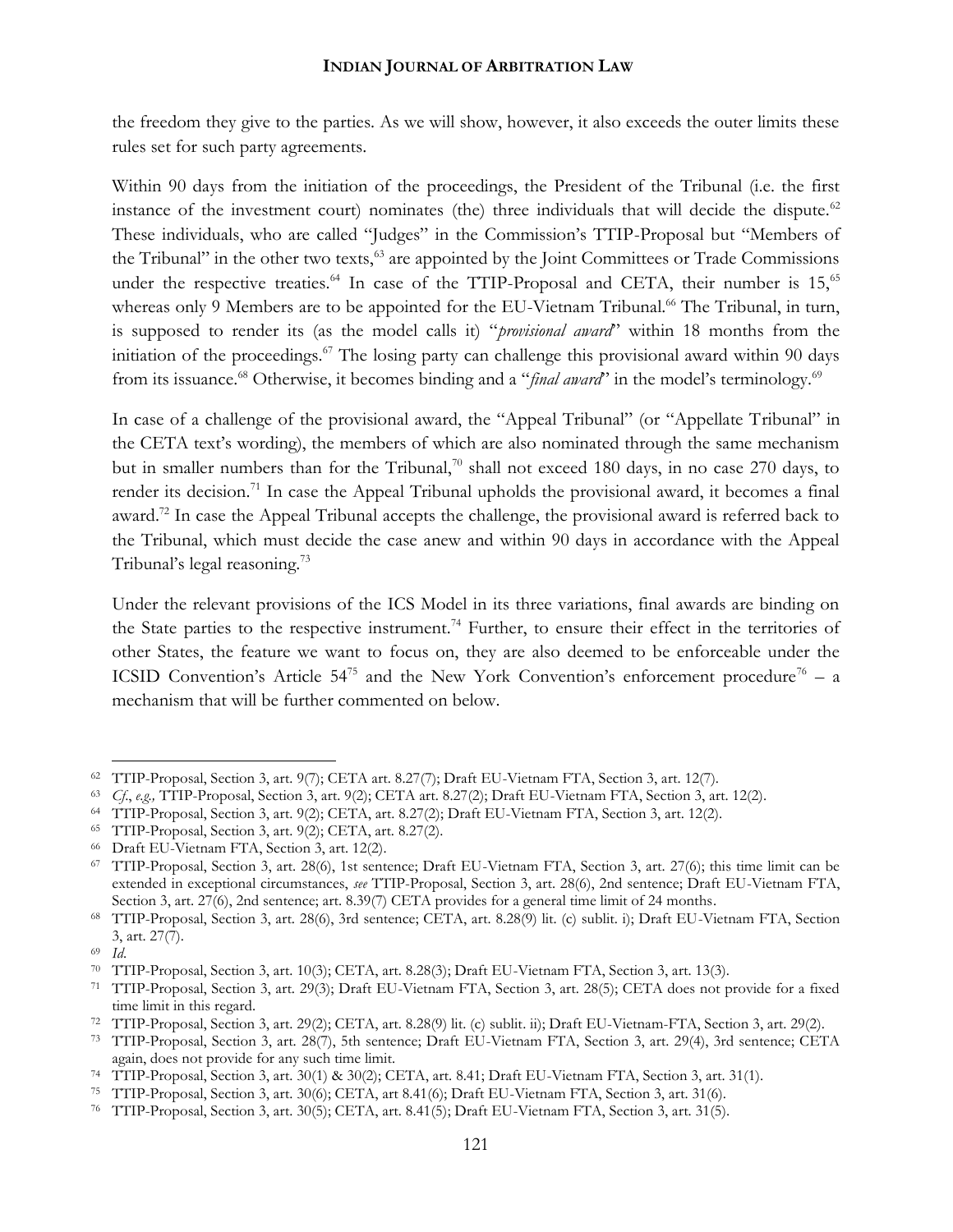## B. Shortcomings of the ICS Model: The Issue of Enforcement

The EU Commission undertook a herculean task when creating the ICS almost overnight in the autumn of 2015. In fact, it had no other choice but to present such a proposal after the European Parliament had indicated that it was not willing to accept any TTIP deal with the US providing for investment arbitration in July that year.<sup>77</sup> As not to be expected otherwise in such a case, the ICS Model has certain shortcomings. These relate to, *inter alia*, the selection of the individuals to serve on the ICS,<sup>78</sup> the treatment of conflicts of interest, the increasing potential of issue conflicts,<sup>79</sup> as well as the problematic approach of the ICS Model not to establish its own set of rules (which we would argue it should have) but to rely on the ICSID and UNCITRAL rules.<sup>80</sup> Unfortunately, one of the major shortcomings relates to the main advantage of investment arbitration as just illustrated and identified above, namely the enforcement scheme for the ICS' final awards.

To ensure enforcement, the ICS Model seeks to rely on the already established enforcement mechanism for ICSID awards under Article 54 of the ICSID Convention and for all other investment arbitration awards, on the New York Convention, depending on which rules – ICSID or UNCITRAL – have been chosen for a particular dispute. Indeed, as affirmed elsewhere, the lack of legal effect of these two clauses towards third States according to the *res inter alios acta* principle "*is so obvious that the inclusion of these last two paragraphs in the EU proposal is astonishing.*" 81

## *i. Obstacles to Enforcement under the ICSID Convention*

Article 54 of the ICSID Convention is regularly described as the most far-reaching enforcement provision for arbitral awards.<sup>82</sup> The first sentence of its section 1 provides:

<sup>77</sup> *Cf*. Titi, *supra* note 17, at 2; Sebastian Wuschka, *Ein Investitionsgerichtshof – Der große Wurf der EU-Kommission?*, 19(2) ZEITSCHRIFT FÜR EUROPARECHTLICHE STUDIEN 153, 156-167 (2016).

<sup>78</sup> *Cf*. Freya Baetens, *The European Union's Proposed Investment Court System: Addressing Criticisms of Investor-State Arbitration While Raising New Challenges*, 43(4) LEGAL ISSUES OF ECON. INTEGRATION 367, 371-373 (2016). In this regard, the argument has also been raised that the ICS' system would lead to a shift towards a "pro-state bias" of the individuals deciding the dispute; *see, e*.*g*., Stephen M. Schwebel, *The outlook for the continued vitality, or lack thereof, of investor-State arbitration,* 32(1) ARB. INT'L 1, 10 *et seq.* (2016). This argument seems to forget, however, that the States appointing the individuals will most likely also take into account the interests of their nationals potentially filing an investment claim at some point.

<sup>79</sup> *Cf*. Baetens, *supra* note 78, at 370-371; Wuschka, *supra* note 77, at 163-167.

<sup>80</sup> *Cf*. Baetens, *supra* note 78, at 369; Schwebel, *supra* note 78, at 10; Wuschka, *supra* note 77, at 168-169; *see also* August Reinisch, *Will the EU's Proposal Concerning an Investment Court System for CETA and TTIP Lead to Enforceable Awards? – The Limits of Modifying the ICSID Convention and the Nature of Investment Arbitration*, 19 J. INT'L ECON. L. 761, 768-771 (2016).

<sup>81</sup> Titi, *supra* note 17, at 27; similarly Baetens, *supra* note 78, at 281-282; for a more detailed discussion on this question, *see* Wuschka, *supra* note 77, at 167-174.

<sup>82</sup> *See* CHRISTOPH H. SCHREUER ET AL., THE ICSID CONVENTION: A COMMENTARY art. 54, ¶ 3 (2d ed., 2009). "*This enforcement provision is a distinctive feature of the ICSID Convention. Most other instruments governing international dispute settlement do not cover enforcement but leave this issue to domestic laws or applicable treaties. These domestic laws or treaties typically provide for some review of arbitral awards at the enforcement stage.*" (footnotes omitted); *see also* Maritime International Nominees Establishment (MINE) v. Republic of Guinea, ICSID Case No. ARB/84/4, Ad Hoc Committee Decision (Dec. 22, 1989), ¶ 4.02: "*It appears […] that the Convention excludes any attack on the award in national courts. The award is final in that sense.*" For an early account of the application of ICSID's enforcement mechanism, *see* Edward Baldwin et al., *Limits to Enforcement of ICSID Awards*, 23(1) J. INT'L ARB. 1 (2006).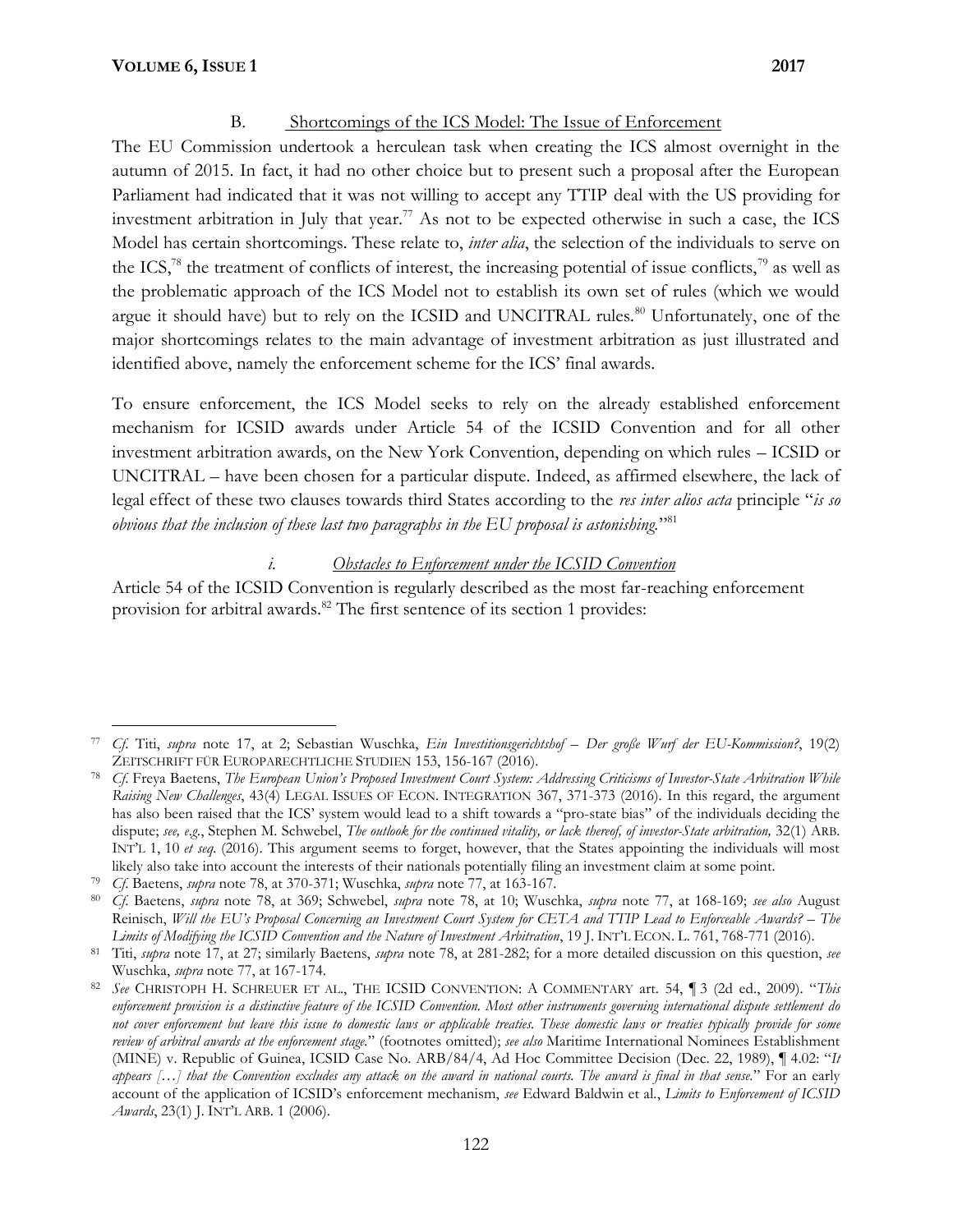"Each Contracting State shall recognize an award rendered pursuant to this Convention as binding and enforce the pecuniary obligations imposed by that award within its territories as if it were a final judgment of a court in that State."

The ICS Model, in turn, suggests that its final awards "shall qualify as an award under Chapter IV, Section 6 of the ICSID Convention".<sup>83</sup> Thereby, the ICS Model aims for the application of the just quoted provision of the ICSID Convention to the extent that ICS awards would be enforced in third States as if they were ICSID awards.

Be that as it may, this provision will be without legal force for third States due to the modifications the ICS Model contains with regard to the ICSID arbitration procedure. Obviously, the EU, its member States, and their contracting parties can enter into inter-se agreements with regard to the ICSID Convention as they please and as far as Article 41 of the Vienna Convention on the Law of Treaties ["**VCLT**"] allows. Leaving aside the question of whether the ICS' modifications to the ICSID Convention could be valid *inter-se* agreements between the parties to the ICS under Article 41 (1) VCLT, $^{84}$  any effect on third parties is precluded. $^{85}$ 

This is, first of all, illustrated by the wording of Article 41 (1) of the VCLT that, in case of an inter se agreement, "[t]wo or more of the parties to a multilateral treaty may conclude an agreement to modify the treaty as between themselves *alone*"<sup>86</sup>.

Secondly, it is true that the enforcement of an award against one State in the territory of another State, at first glance, only seems to put a burden on the State against which enforcement is sought. However, by agreeing to an enforcement procedure such as the one under Article 54 of the ICSID Convention, States give away their sovereign right of review of the relevant award, especially against their *ordre public*.<sup>87</sup> Any obligation to enforce an international decision must be covered by the respective State's consent, as mandated by Article 34 of the VCLT. This article, codifying the *res inter alios acta* principle, provides that a treaty does not create either obligations or rights for a third State without its consent. The obligation of enforcement under Article 54 of the ICSID Convention can only exist to the extent that the award which is sought to be enforced has come into existence in the very way the instrument that contains the relevant enforcement procedure the State has agreed to, here the ICSID Convention, prescribes it. Any modification of the way in which awards are

<sup>83</sup> CETA, art. 8.41; *cf*. TTIP-Proposal, Section 3, art. 30(6); Draft EU-Vietnam FTA, Section 3, art. 31(6).

<sup>84</sup> Wuschka, *supra* note 77, at 169-170; For an analysis of the establishment of an appeals mechanism as a valid *inter-se* agreement between member States of the ICSID Convention, *see* Brian McGarry & Josef Ostřanský, *Modifying the ICSID Convention under the Law of Treaties*, EJIL: *TALK!* (May 11, 2017), https://www.ejiltalk.org/modifying-the-icsid-convention under-the-law-of-treaties (last visited Aug. 3, 2017).

<sup>85</sup> *See* Kaufmann-Kohler & Potestà, *supra* note 10, at ¶ 141 & 200 (on this question in the context of the models the CIDS Study discusses).

<sup>86</sup> Emphasis added.

<sup>87</sup> *Cf.* SCHREUER ET AL., *supra* note 82, art. 54, ¶ 85: "*The Convention's drafting history shows that domestic authorities charged with recognition and enforcement have no discretion to review the award once its authenticity has been established. Not even the ordre public (public policy) of the forum may furnish a ground for refusal. The finality of awards would also exclude any examination of their compliance with international public policy or international law in general. The observance of international law is the task of the arbitral tribunal in application of Art. 42 of the Convention subject to a possible control by an ad hoc committee* […]*.*" (footnotes omitted).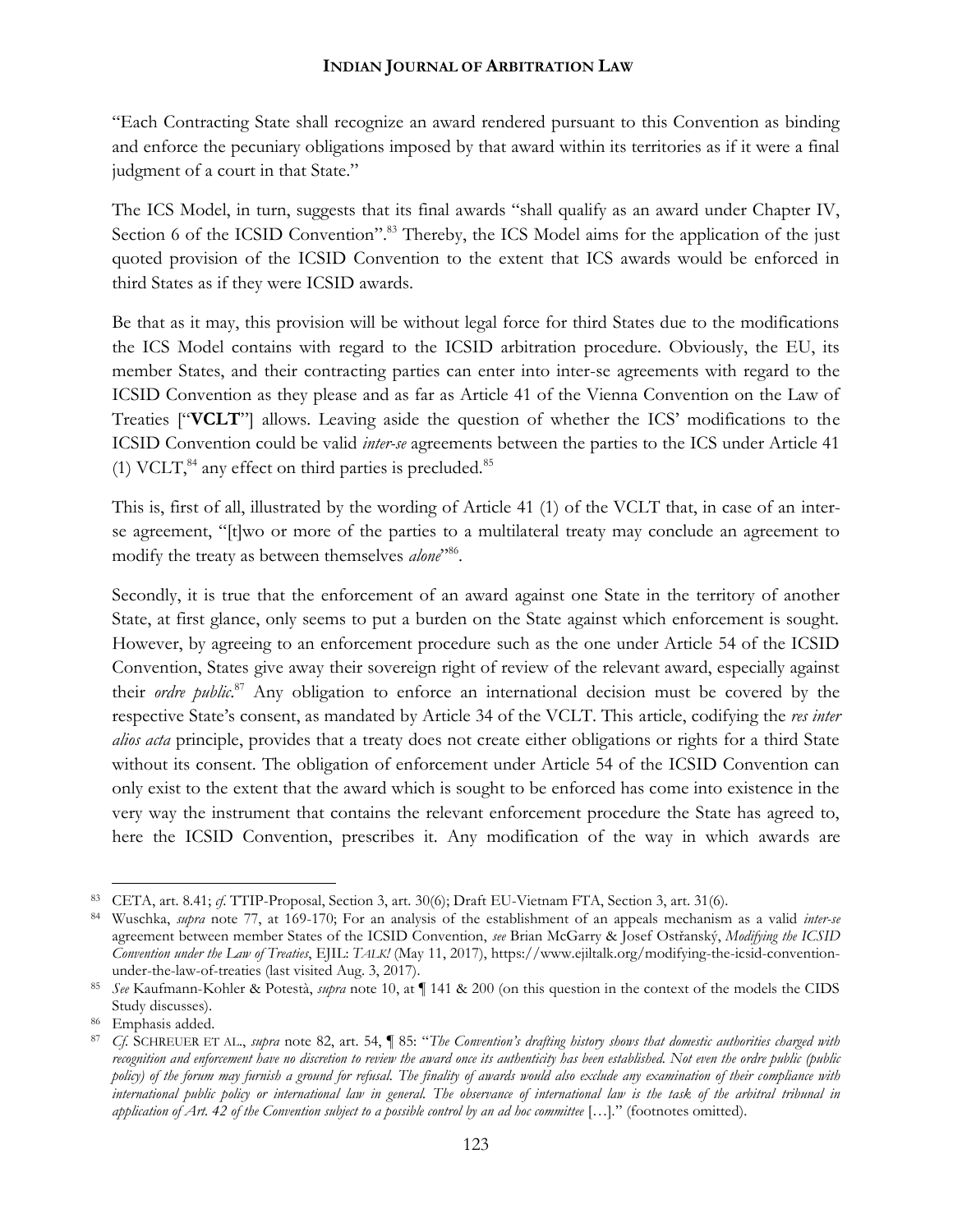rendered under the ICSID Convention would require the State where enforcement is sought to enforce the outcome of a process to which it has never agreed.<sup>88</sup>

## *ii. Obstacles to Enforcement under the New York Convention*

Non-ICSID awards, including potential ICS awards based on arbitration rules other than ICSID's, need to be enforced under the framework of the New York Convention. For the New York Convention to be applicable, the decisive element will be whether the ICS' final awards can be considered "arbitral awards" in the sense of its Article 1 (1).<sup>89</sup>

In this regard, it is to be noted that Article 30 (5) of the TTIP-Proposal and the parallel provisions in CETA and the Draft EU-Vietnam FTA provide:

"For the purposes of Article 1 of the New York Convention on the Recognition and Enforcement of Foreign Arbitral Awards, final awards issued pursuant to this Section shall be deemed to be arbitral awards and to relate to claims arising out of a commercial relationship or transaction."

For the discussion of enforceability, we should assume that any of the treaties that contain the ICS Model would also become applicable as law within the territory of its contracting parties, e.g. in the case of CETA, Canada, the EU and its member States. Within their territories, these provisions will then bind national courts and the ICS' final awards indeed will be enforceable under the New York Convention.<sup>90</sup>

If enforcement of a final award is sought in a third State, however, things become more complicated. The determination of whether or not the ICS' final awards will be considered arbitral awards and, hence, enforced under the New York Convention will always remain within the powers of the local courts before which enforcement is sought.<sup>91</sup> As illustrated above with regard to the ICSID Convention, the CETA, the TTIP-Proposal, and the Draft EU-Vietnam FTA (if all of these would enter into effect) also cannot bind any third State not party to it in light of Article 34 of the VCLT. Additionally, the New York Convention puts substance over form – whether a decision is an award or a court judgment does not depend on its denomination.<sup>92</sup> The EU, its member States, and their contracting partners thus cannot prescribe the result of the review of an ICS award by a third party court in an agreement between themselves – similar to arbitrators who also cannot ensure the enforcement of their awards by labelling them as such.<sup>93</sup>

The New York Convention itself does not contain a definition of what is to be considered an arbitral award or arbitration in general. Looking into the drafting history of the Convention, one notes that the Austrian delegate during the negotiations of the text held the view that this determination was to be made under the law of the State where enforcement was sought, the *lex fori*.<sup>94</sup> This is hardly authoritative. In practice, courts have so far applied the *lex arbitri* and the *lex fori*, as well as a mixture of the two, all of which has also been suggested by scholars.<sup>95</sup> Additionally and

<sup>88</sup> Wuschka, *supra* note 77, at 170. It should in particular be recalled that Article 53(1), 1st sentence of the ICSID Convention prescribes: "*The award shall be binding on the parties and shall not be subject to any appeal or to any other remedy except those provided for in this Convention*."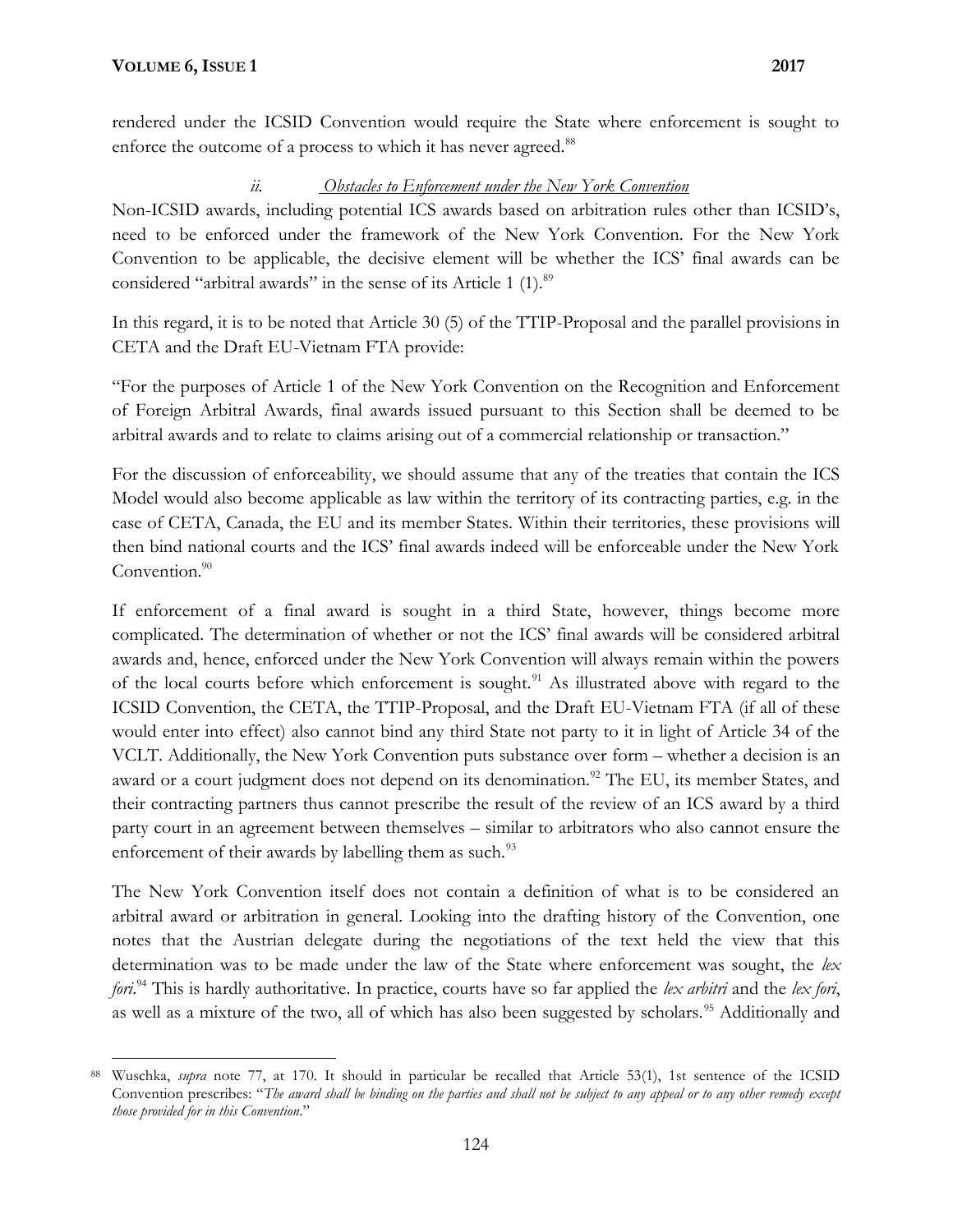presumably most importantly, the approach to determine whether or not a decision was an arbitral award by having recourse to an autonomous international standard under the Convention and in light of its object and purpose has been advanced.<sup>96</sup>

One clarification that the New York Convention offers can be found in its Article 1 (2):

"The term "arbitral awards" shall include not only awards made by arbitrators appointed for each case but also those made by permanent arbitral bodies to which the parties have submitted."

An "arbitral award" thus may also exist if the arbitrators were not appointed specifically for that case but – in contrast to that – for a number of cases, e.g. where arbitrators could only be selected from a list of arbitrators.<sup>97</sup> What is clear from this formulation, if not already self-evident from the convention's title, is that enforcement under the convention is limited to awards rendered by arbitrators or permanent arbitral bodies. What is not clear, however, is whether the parties must still be able to select the arbitrators, even if from a general list, or whether the institution can appoint them. International practice is not consistent.<sup>98</sup>

<sup>89</sup> "*This Convention shall apply to the recognition and enforcement of arbitral awards made in the territory of a State other than the State where the recognition and enforcement of such awards are sought, and arising out of differences between persons, whether physical or legal. It shall also apply to arbitral awards not considered as domestic awards in the State where their recognition and enforcement are sought.*" For a succinct analysis of the further element to be considered at the enforcement stage, namely whether the arbitration leading to the award was based on an arbitration agreement in writing, *see* Kaufmann-Kohler & Potestà, *supra* note 10, at ¶¶ 158-160.

Comparable provisions also exists in the Energy Charter Treaty, Dec. 17, 1991, 2080 U.N.T.S. 95, art. 26(5)(a) & (b).

<sup>91</sup> Reinisch, *supra* note 80, at 783; Wuschka, *supra* note 77, at 171.

<sup>92</sup> *Cf.* Blackwater Security Consulting LLC et al. v. Richard P. Nordan, [2011] WL 237840 (E.D.N.C., 2011); Corte Suprema de Justicia [C.S.J.] [Supreme Court of Justice] enero 26, 1999, Merck & Co Inc. et al. v. Tecnoquimicas S.A., E- 7474, fn. 103 (Colom.); Publicis Communication v. Publicis S.A., True North Communications Inc., 206 F.3d 725 (7th Cir. 2000); *see also* Bernd Ehle, *Article 1 [Scope of Application]*, *in* NEW YORK CONVENTION ¶¶ 24-25 (Reinmar Wolff ed., 2012).

<sup>93</sup> *Cf.* Ehle, *supra* note 92, ¶¶ 24-27.

<sup>94</sup> Convention on the Recognition and Enforcement of Foreign Awards, *Travaux préparatoires – Report by the Secretary- General*, *Recognition and Enforcement of Foreign Arbitral Awards,* Annex I, Comments by Governments, 10, U.N. Doc. E/2822 (Jan. 31, 1956).

<sup>95</sup> For a more detailed discussion on this issue, *see* Ehle, *supra* note 92, at ¶¶ 14-19.

<sup>96</sup> BGH NJW 1982, 1224, 1225; Corte Suprema de Justicia [C.S.J.] [Supreme Court of Justice] enero 26, 1999, Merck & Co Inc. et al. v. Tecnoquimicas S.A., E-7474 (Colom.); PHILIPPE FOUCHARD & BERTHOLD GOLDMAN, FOUCHARD, GAILLARD, GOLDMAN ON INTERNATIONAL COMMERCIAL ARBITRATION 735-780 (Emmanuel Gaillard & John Savage eds., 1999); ALBERT JAN VAN DEN BERG, THE NEW YORK ARBITRATION CONVENTION OF 1958: TOWARDS A UNIFORM JUDICIAL INTERPRETATION 49 (1981); Gino Lörcher, *Enforceability of Agreed Awards in Foreign Jurisdictions*, 17(3) ARB. INT'L 275, 280 (2001).

<sup>&</sup>lt;sup>97</sup> This provision was originally introduced to accommodate the wishes of socialist States with foreign trade arbitration tribunals.

<sup>98</sup> In international commercial arbitration today, it is still far from unusual that, for instance, the chairman or presiding arbitrator is appointed by an arbitral institution (e.g. ICC, ICDR and LCIA). Other institutions, such as ICSID and CIETAC, prescribe that arbitrators may, under certain circumstances, only be selected from a roster of arbitrators. There is also a growing opinion in academic literature that party appointments should be abolished in favour of appointment of the full tribunal by an arbitral institution. Those who advance this opinion do not consider that this would endanger the nature of the proceedings as arbitration, *see, e.g*., Albert Jan van den Berg, *Dissenting Opinions by Party-Appointed Arbitrators in Investment Arbitration*, *in* LOOKING TO THE FUTURE: ESSAYS ON INTERNATIONAL LAW IN HONOR OF W. MICHAEL REISMAN 821-843 (Mahnoush H. Arsanjani et al. eds., 2011); *see also* Jan Paulsson, *Moral Hazard in International Dispute Resolution*, 25(2) ICSID REV. 339-355 (2010); Charles N. Brower & Charles B. Rosenberg, *The Death of the Two-Headed*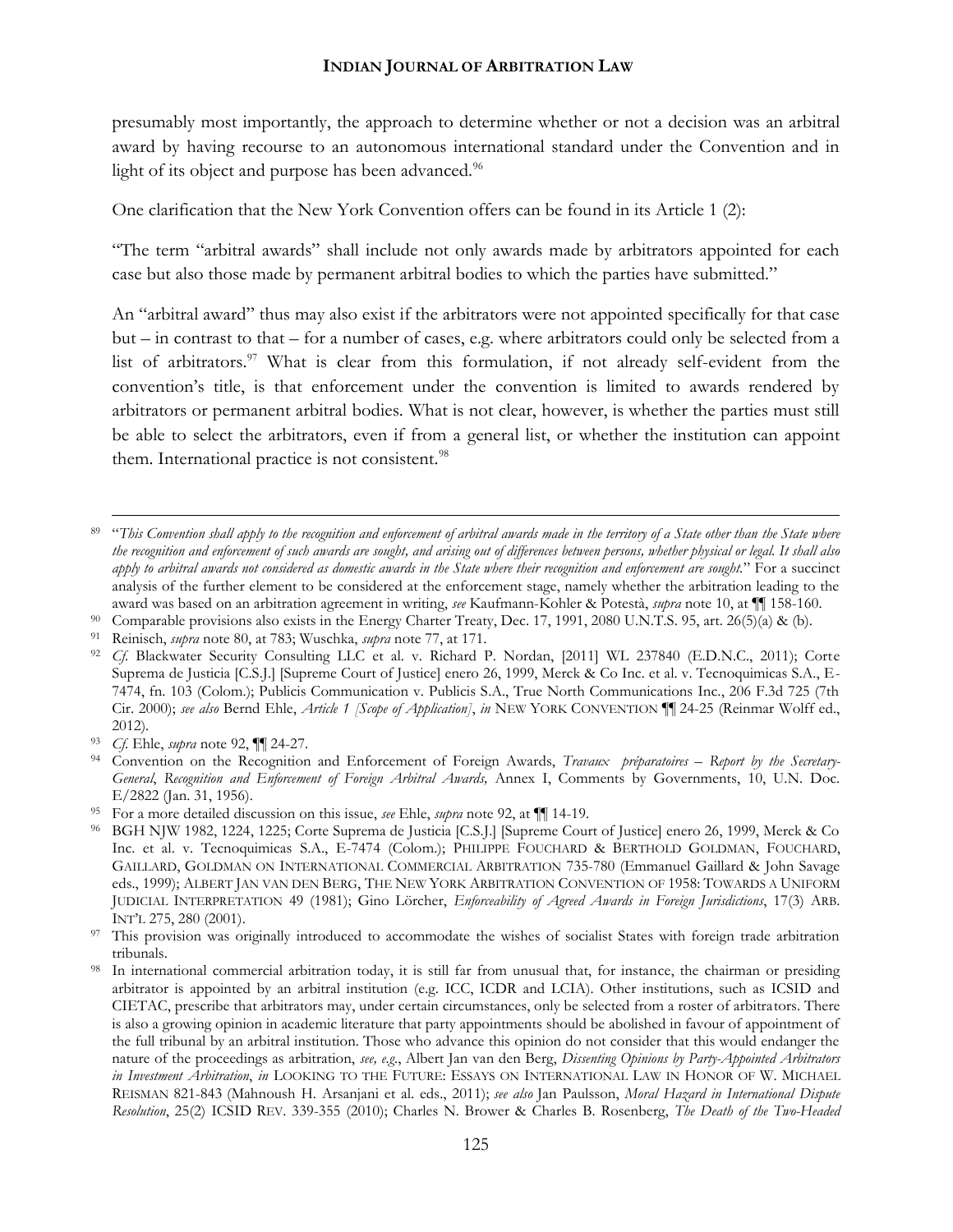Nevertheless, the distinction between arbitration and adjudication in the strict sense, namely proceedings before institutionalized courts, has already been at issue almost 100 years ago – the last time when a court, the PCIJ, was to succeed a long-established tradition of arbitration. According to the definition of the Advisory Committee of Jurists that assisted in the establishment of the PCIJ,

"*arbitration is distinguished from judicial procedure in the strict sense of the word by three features: the nomination of the arbitrators by the parties concerned, the selection by the parties of the principles on which the tribunal should base its findings, and finally its character of voluntary jurisdiction.*" 99

As it is commonly accepted under the New York Convention,

"*[a]n arbitral tribunal is a private panel of one or more arbitrators appointed to resolve a dispute by way of arbitration instead of state court proceedings, deriving its authority from an agreement between the parties, and which is supposed to offer sufficient guarantees of independence and impartiality.*" 100

These two definitions show that the three essential criteria for both the inter-State and public international law as well as for the private international law arena that define arbitration are: (i) an arbitration agreement between the parties as the source of authority of the tribunal, (ii) the nomination of arbitrators by the parties, and (iii) its voluntary nature.<sup>101</sup> In the following, we will show that the ICS Model used by the EU Commission is neither your plain vanilla arbitral tribunal nor a plain vanilla international court.

First, with regard to the arbitration agreement between the parties, this exists for the ICS, as for investment arbitrations, in the State's offer to arbitrate contained in the treaty establishing the ICS combined with the investor's acceptance of this offer through the request for arbitration. This is however, not a difference from, for instance, the ICJ where 'matching' consent to jurisdiction, hence a jurisdictional agreement, is also necessary.<sup>102</sup> We will address this more in detail below with regard to the voluntary part of this consent.

Another issue that is included in the arbitration agreement by virtue of the determination of the powers of the tribunal is how far the decisions of the adjudicators are final. Regarding the finality of arbitral awards, the ICS Model's appeal procedure moves away from the traditional concept of arbitration.<sup>103</sup> Yet, the jurisdictional agreement between the claimant and respondent before the ICS

*Nightingale: Why the Paulsson-van den Berg Presumption that Party-Appointed Arbitrators are Untrustworthy is Wrongheaded*, 29(7) ARB. INT'L 7-44 (2013); Albert Jan van den Berg, *Charles Brower's Problem with 100 Per Cent – Dissenting Opinions by Party- Appointed Arbitrators in Investment Arbitration*, 31(3) ARB. INT'L 381-391 (2015).

<sup>&</sup>lt;sup>99</sup> Documents Presented to the Committee Relating to Existing Plans for the Establishment of a Permanent Court of International Justice, League of Nations Advisory Committee of Jurists LN Doc. C.166.M.66.1929.V (1920).

<sup>100</sup> Ehle, *supra* note 92, ¶ 28 (with further references).

<sup>&</sup>lt;sup>101</sup> For the purposes of this analysis, we will rely on these criteria. We are nevertheless aware that there are a multitude of other definitions of what constitutes an international court or/and (international) arbitral tribunal; *see* CHESTER BROWN, A COMMON LAW OF INTERNATIONAL ADJUDICATION 10 (2007) (with further references).

<sup>102</sup> *Cf.* Statute of the International Court of Justice [*hereinafter* "ICJ Statute"], Apr. 18, 1946, 557 U.N.T.S. 143, art. 36.

<sup>103</sup> The authors acknowledge that under certain arbitration rules, there might be appeal mechanisms. Also, some national laws such as the UK Arbitration Act of 1996 offer limited appeal possibilities. However, we consider those to be the exception to the rule.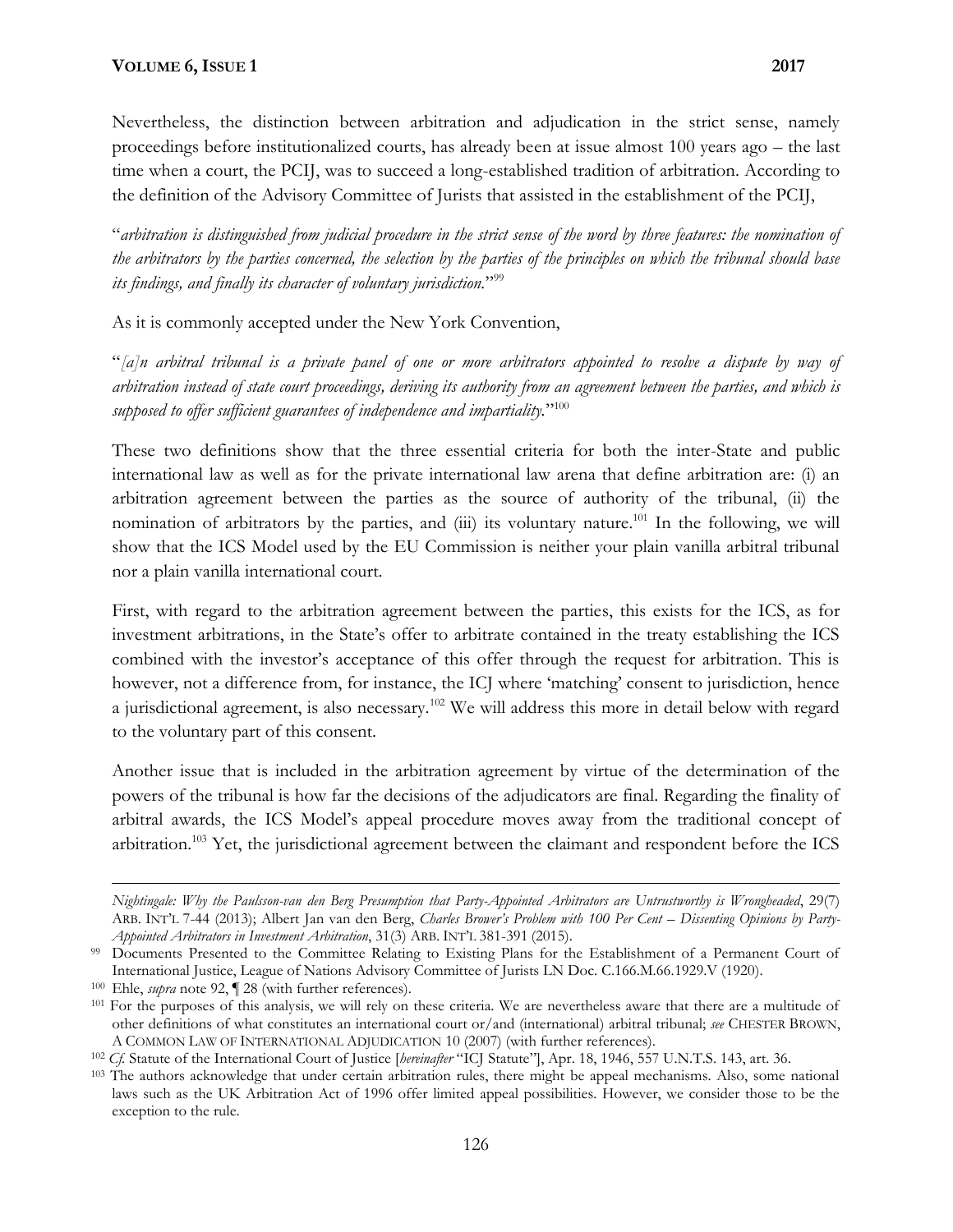entails the agreement on both sides to settle the dispute before the ICS.<sup>104</sup> It thereby also encompasses the submission to the appeals mechanism. The possibility to appeal a decision therefore neither makes the ICS more of a court nor less of an arbitral tribunal.

Secondly, with regard to the selection of "Judges" or "Members of the Tribunal", this element is taken out of the hands of the parties to a particular dispute and laid in the hands of the respective treaty's joint committee,<sup>105</sup> an assembly of representatives of the EU and the relevant other State.<sup>106</sup> The adjudicators are preselected by these treaty bodies and their allocation to sit on a particular dispute is undertaken by the President of the respective section of the ICS.<sup>107</sup> The disputing parties have no say in appointing them. This could – again – still be justified by arguing that the investors make use of their party autonomy when they accept the State's (or EU's) offer to submit to international arbitration under specific restrictions.<sup>108</sup> One may also not forget that the principle of party appointment in investment arbitration has been severely attacked in recent years.<sup>109</sup> Nevertheless, the procedure is much like how even the selection of judges at the ICJ is regulated. In their case, the election is made for renewable nine-year terms by the United Nations General Assembly and the Security Council,<sup>110</sup> which are organs of the United Nations<sup>111</sup> and legally, despite their acknowledged importance, are first and foremost assemblies of State representatives with certain powers established by a treaty. The allocation of certain ICJ judges to chambers, in case the court hears a case in such a division,<sup>112</sup> is not even made by the ICJ's president but by a ballot procedure.<sup>113</sup> Hence, in terms of selection of adjudicators, the ICS Model is structured in a way an international court would be.

Thirdly, advocates for the position that the ICS could nevertheless be considered an 'enlarged' arbitral tribunal usually have recourse to the example of the Iran-US Claims Tribunal.<sup>114</sup> In what can be considered diverse international jurisprudence on the matter, one indeed finds support for the proposition that this dispute settlement body is to be considered a "permanent arbitral body" under

<sup>104</sup> *See supra* Section IV.A.

<sup>105</sup> Cf. for the "Judges" and "Members of the Tribunal", TTIP-Proposal, Section 3, art. 9(2); CETA, art. 8.27; Draft EU-Vietnam FTA, Section 3, art. 12(2); for the Members of the Appeal Tribunal or Appellate Tribunal *cf*. TTIP-Proposal, Section 3, art. 10(3), CETA art. 8.28(3), and Draft EU-Vietnam FTA, Section 3, art. 13(3).

<sup>106</sup> *See, e.g.,* CETA, art. 26.1, for the CETA Joint Committee.

<sup>107</sup> *See* for the Tribunal TTIP-Proposal, Section 3, art. 9(7), CETA, art. 8.27, and Draft EU-Vietnam FTA, Section 3, art. 12(7); for the Appeal Tribunal, *see* TTIP-Proposal, Section 3, art. 10(9), and Draft EU-Vietnam FTA, Section 3, art. 13(9); for CETA, art. 8.28(5) does not specify who is in charge of the random allocation of the Members of the Appellate Tribunal to its divisions.

<sup>108</sup> CETA, art. 8.25(1) clearly says: "The respondent consents to the settlement of the dispute by the Tribunal in accordance with the procedures set out in this Section." This incorporates the full section into the offer to arbitrate. As only that offer can be accepted, it becomes part of the arbitration agreement.

<sup>109</sup> *See* literature referenced *supra* note 98.

<sup>110</sup> *Cf.* ICJ Statute, Apr. 18, 1946, 557 U.N.T.S. 143, arts. 4 & 13.

<sup>111</sup> U.N. Charter, art. 7(1).

<sup>112</sup> International Court of Justice, Rules of the Court, Apr. 14, 1978, arts. 15-18.

<sup>113</sup> *Id.* art. 18(1).

<sup>114</sup> *See* Reinisch, *supra* note 80, at 767.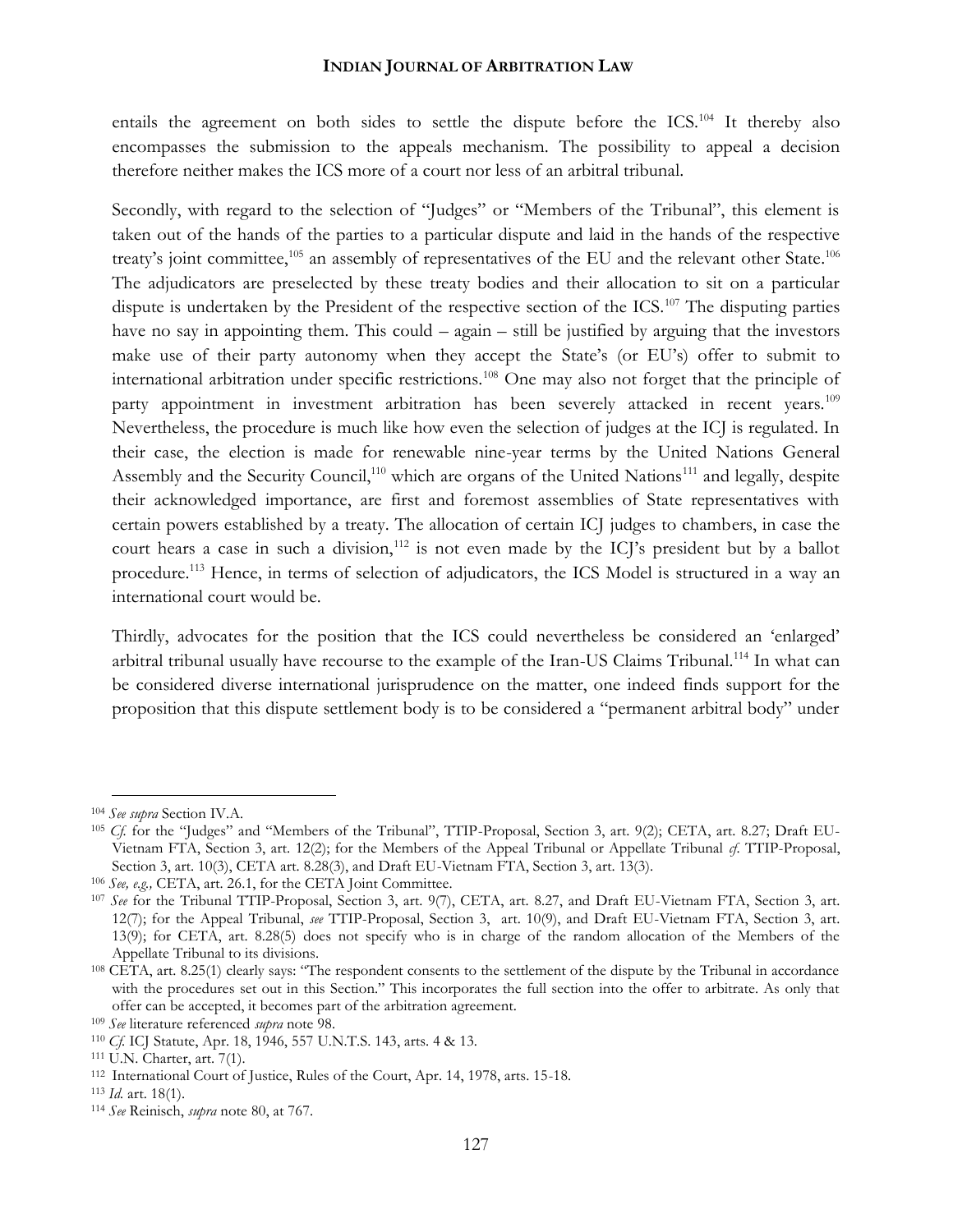Article I (2) of the New York Convention.<sup>115</sup> However, the opposite view has also been advanced.<sup>116</sup> It seems, thus, untenable to base an argument on such a comparison.<sup>117</sup>

Nevertheless, the argument goes further. For the ICS' qualification as an arbitral tribunal or rather a permanent arbitral body, it essentially is that, even though the selection of the adjudicators does not follow the usual practice in arbitration, this deviation from the usual practice was compensated for by the criterion of voluntary acceptance of jurisdiction.<sup>118</sup> Having recourse to the *travaux préparatoires* of the New York Convention, this position argues that the voluntary nature of arbitration was the crucial element when determining whether or not a judicial body is a permanent arbitral body.<sup>119</sup> The argument concludes with the assumption that "*even where the parties may not be able to appoint 'their' arbitrators, they must still be able to freely consent to such dispute settlement. Otherwise, it would lose its character as arbitration.*" <sup>120</sup> From that perspective, as long as the investor is free to accept the States' standing offer to arbitrate investment dispute in the treaties providing for the ICS, "*even a semi-permanent dispute settlement institution with panel members that have been appointed by states and not by the parties to a specific dispute can qualify as arbitration.*" 121

This position, however, loses strength if one looks into the different force and importance that consent to arbitration has in arbitrations, on the one hand, involving only private parties, and those, on the other hand, involving also State parties. For private parties, it seems fit to assume that voluntary consent to arbitration is one, if not the cornerstone of what constitutes arbitration. In that case, voluntary consent serves the purpose of excluding the jurisdiction of State courts in favour of the jurisdiction of an arbitral tribunal. As a default, however, the jurisdiction of State courts with judges that have a neutral attitude towards the dispute is given in any event. It is, therefore, only logical that courts have accepted the ICC International Court of Arbitration<sup>122</sup>, the Singapore International Arbitration Centre<sup>123</sup>, or the Ukrainian Chambers of Commerce and Industry<sup>124</sup> as permanent arbitral bodies under Article 1 (2) of the New York Convention.

The situation is different with States. States are sovereign. The State's consent through its standing offer to arbitrate is only the element that enables the investor to have recourse to a neutral forum

<sup>115</sup> *See* Ministry of Defense of the Islamic Republic of Iran v. Gould Inc. et al*.*, 887 F.2d 1357 (9th Cir. 1989).

<sup>116</sup> *See* Dallal v. Bank Mellat, [1986] 1 All E.R. 239 (Eng.).

<sup>117</sup> On the nature of the Iran-US Claims Tribunal, *see also* STEPHEN J. TOOPE, MIXED INTERNATIONAL ARBITRATION 283- 293 (1990). One aspect that might underline the special nature of the tribunal and further that, for this institution, enforcement through the New York Convention was not necessarily intended is the fact that a fund was established out of which payment for the successful US claimants, but also only for them, is made; *cf*. JOHN COLLIER & VAUGHAN LOWE, THE SETTLEMENT OF DISPUTES IN INTERNATIONAL LAW 82-83 (2009); JOHN G. MERRILLS, INTERNATIONAL DISPUTE SETTLEMENT 121 (2017).

<sup>118</sup> Reinisch, *supra* note 80, at 767.

<sup>119</sup> *Id*.; *see also* Kaufmann-Kohler & Potestà, *supra* note 10, ¶ 152.

<sup>120</sup> Reinisch, *supra* note 80, at 767; *see also* Kaufmann-Kohler & Potestà, *supra* note 10, ¶ 154, "*What matters – as it clearly results also from the travaux – is the consensual basis of the adjudicator's jurisdiction, which would be clearly met*".

<sup>121</sup> Reinisch*, supra* note 80, at 768.

<sup>122</sup> *FG Hemisphere Associates LLC v Democratic Republic of Congo*, [2010] NSWSC 1394 (Austl.).

<sup>123</sup> *Transpac Capital Pte Ltd v Buntoro* [2008] NSWSC 671 (Austl.).

<sup>124</sup> Higher Regional Court of Brandenburg (Germany), Decision of Sept. 2, 1999, 8 Sch. 01/99, XXIX YB COMM. ARB. 697 (2004), at 698.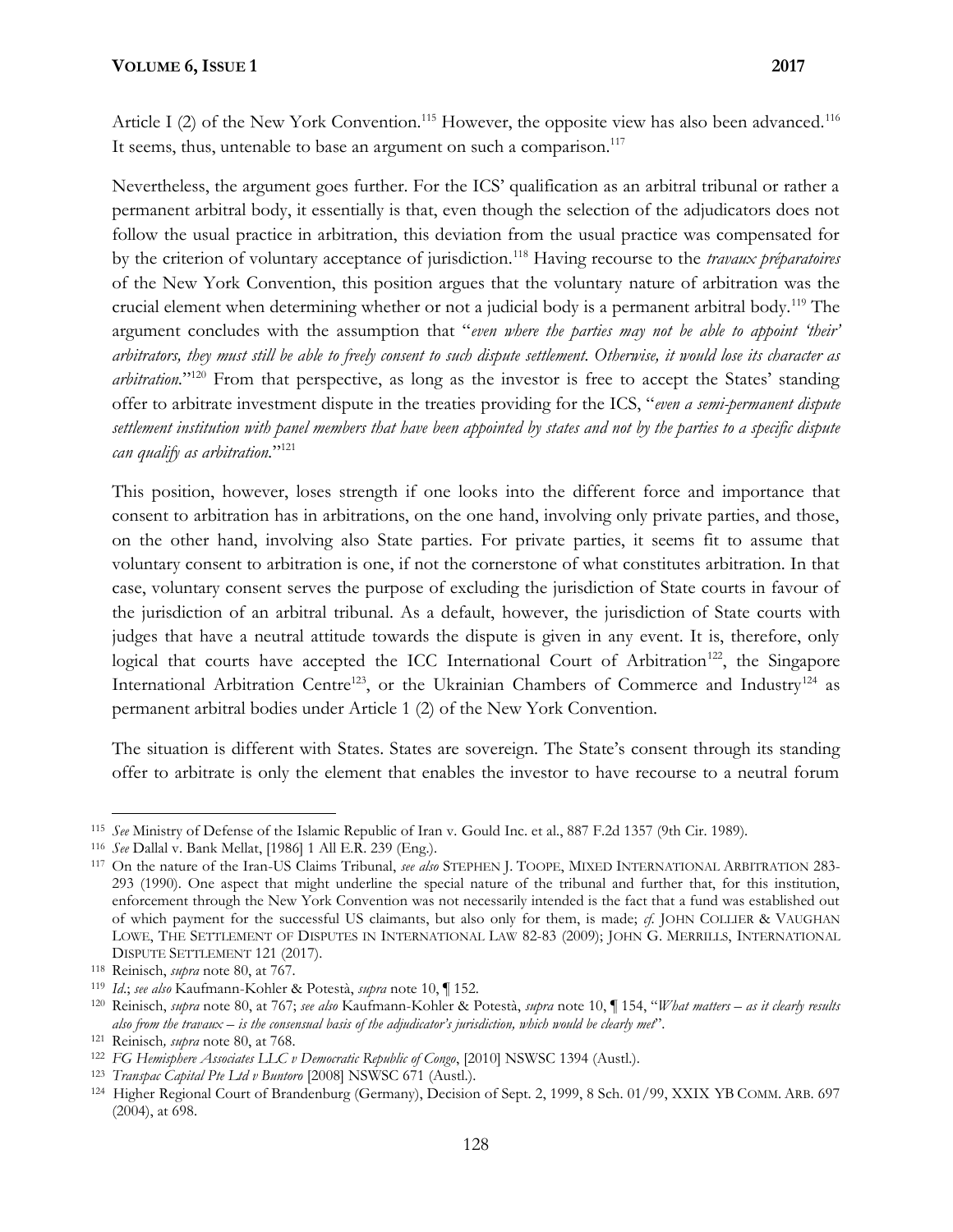and file an international claim against the State that otherwise enjoys jurisdictional immunity. In that respect, investor-State arbitration is conceptually not different from, for instance, ICJ dispute settlement and thereby court proceedings. Also in that forum, voluntary acceptance of jurisdiction, in one of the ways Article 36 of the ICJ Statute provides for, is a prerequisite. That is not to say that the New York Convention was generally not applicable to the enforcement of investment arbitral awards. It is merely to say that voluntary consent to dispute settlement does not turn an international court into an international arbitral tribunal.

In evaluating the different factors, we consider that the ICS is more comparable to an international court such as the ICJ than to an arbitral institution. The other view is arguable, but requires considerable efforts to justify the exceptions to the rule.

We do not ignore that the contracting parties to CETA and comparable treaties designate the ICS as an arbitration mechanism.<sup>125</sup> Nonetheless, as with the determination of whether a certain decision is an award or not, with regard to the question of whether or not an institution will be considered a permanent arbitral body, the actual content prevails over its denomination. In particular, in the light of the EU Commission's initial statements that it wanted to establish a court system, the textual changes in CETA seem to reflect the EU Commission's desire to overwrite the weaknesses its ICS Model still has by borrowing strong and necessary elements from the very system it intended to abolish. The labelling of the adjudicators as "Members of the Tribunal" in the later versions of the model, instead of "Judges" as in the TTIP-Proposal, appears to be part of this idea.<sup>126</sup>

# **V. Moving Forward: How to Ensure Enforcement of Decisions while Further Improving the System or Establishing a Multilateral Investment Court**

As we have shown, the ICS' structure neither allows for the enforcement of (what the model calls) its "final awards" under the New York Convention nor under the ICSID Convention. On the basis of this, we proceed to the question of how this problem can be dealt with, as the system of investor- State dispute resolution will undoubtedly be further modified in the near future.

A. An Investment Court or Appeal Tribunal on the Basis of an Opt-In Convention As the EU Commission's plans explained during the public consultations in March this year have shown, there does not exist a clear path, yet, how the further multilateralization of international

<sup>&</sup>lt;sup>125</sup> It is noteworthy, however, that also the German Government, in response to parliamentary inquiry, stated the following: "*The Federal Government regards the Investment Court as an international court. The Investment Court in CETA differs in its organization and structure significantly from an arbitral tribunal. An arbitral tribunal is based on the principle of party autonomy: arbitrators are appointed by the parties for the individual dispute. It cannot be ruled out that an attorney acts as arbitrator in one proceeding and, in parallel, as counsel for an investor in another proceeding. By contrast, the Judges of the Investment Court are appointed by the CETA Contracting Parties for a term of office of five years (exception: seven of the 15 Judges appointed directly after the entry into force of CETA are appointed for a term of office of six years; cf. CETA, art. 8.27 (5)). The cases are allocated to the judges according to the rotation principle. A parallel activity of attorneys as judge and counsel in investment protection disputes is excluded according to CETA: after their appointment, Judges may no longer act as counsel or expert witnesses in other international investment protection disputes* […].", Response by the Federal Government to the Minor Interpellation by Members of German Parliament, Klaus Ernst, Susanna Karawanskij et al., German Bundestag, printed matter 18/8175 (Apr. 20, 2016), at 3 (translation by the authors).

<sup>126</sup> As Reinisch puts it, the texts "*appear to be intentionally ambiguous*", *see* Reinisch, *supra* note 80, at 765.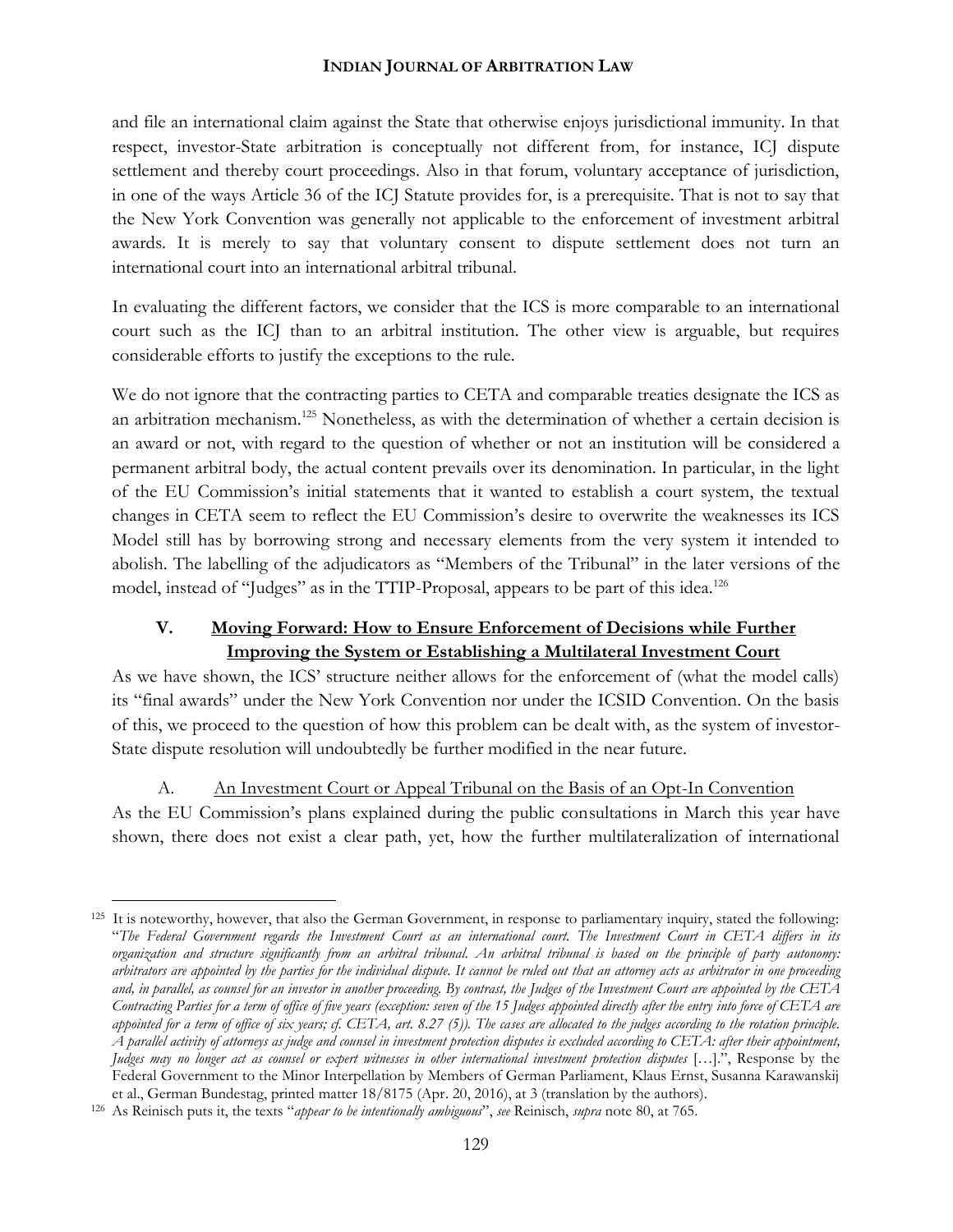investment law<sup>127</sup> will be undertaken. Yet, having regard to the CIDS Study for UNCITRAL that takes the debate decisively further than the EU Commission's initiatives have so far, there are two main options: One is the establishment of a multilateral court (or, in the words of the CIDS Study, an "International Tribunal for Investment") from scratch. This also seems to be the idea of the EU Commission. The other option would be to modify the existing system by adding elements such as an appeals mechanism to it. As for the implementation of both options, the CIDS Study suggests what it calls an "opt-in convention". This convention, modelled after the way the Mauritius Convention was designed to ensure the application of the UNCITRAL Transparency Rules<sup>128</sup> in disputes based on pre-existing treaties, – "*would be the instrument by which the Parties to IIAs express their consent to submit disputes arising under their existing IIAs to the new dispute resolution bodies.*" 129

## B. Enforcement of Investment Court Decisions or Decisions after Review by an Appeal Tribunal

On the basis of the foregoing<sup>130</sup>, both the implementation of an appeal mechanism only between a small (but maybe growing) number of member States to the ICSID Convention through an opt-in convention as well as the establishment of a multilateral investment court on the same basis will render enforcement under Article 54 of the ICSID Convention unavailable. Any such modification of today's arbitral process can only bind the parties that agree to such a modification *inter se* but no third States. This is also acknowledged by the CIDS Study.<sup>131</sup>

Under the New York Convention, the decisions of a multilateral investment court established under an opt-in convention will similarly be unenforceable. The arguments we have advanced above with regard to the ICS apply *mutatis mutandis* to any permanent court. The question that remains is whether a decision which has been rendered by an arbitral tribunal and then undergoes a review by an appeal tribunal can still be enforced under the New York Convention.

This is the scenario in which, potentially as a first step towards further modification, only an appeals mechanism would be established through an opt-in convention and not a fully-fledged court. Only in this instance, it seems plausible to assume that enforcement under the New York Convention will still be available. As outlined in the CIDS Study, it has been accepted by domestic courts as well as certain arbitration laws, and is supported by the convention's *travaux* that two-tiered dispute settlement systems can also be considered arbitration in the New York Convention's sense.<sup>132</sup> The question that remains though is whether this can also be accepted for appeals mechanisms that are composed of pre-selected judges. It may be argued that this will be covered by the parties' consent to such a mechanism.

<sup>&</sup>lt;sup>127</sup> Conceptually, on the genuinely multilateral nature of international investment law despite its foundations in bilateral treaty relations, *see* STEPHAN W. SCHILL, THE MULTILATERALIZATION OF INTERNATIONAL INVESTMENT LAW (2009).

<sup>128</sup> G.A. Res. 68/109, 2013, annex, UNCITRAL Rules on Transparency in Treaty-based Investor-State Arbitration (Dec. 16, 2013).

<sup>129</sup> Kaufmann-Kohler & Potestà, *supra* note 10, ¶ 285.

<sup>130</sup> *See supra* section IV.B.i.

<sup>131</sup> Kaufmann-Kohler & Potestà, *supra* note 10, ¶ 141 (for the International Tribunal for Investment) and ¶ 200 (for the situation of an appeals mechanism).

<sup>132</sup> *Id*. ¶¶ 161-164; *cf*. Bundesgerichtshof [BGH] [Federal Court of Justice], Jan. 18, 1990, III ZR 269/88 (Ger.).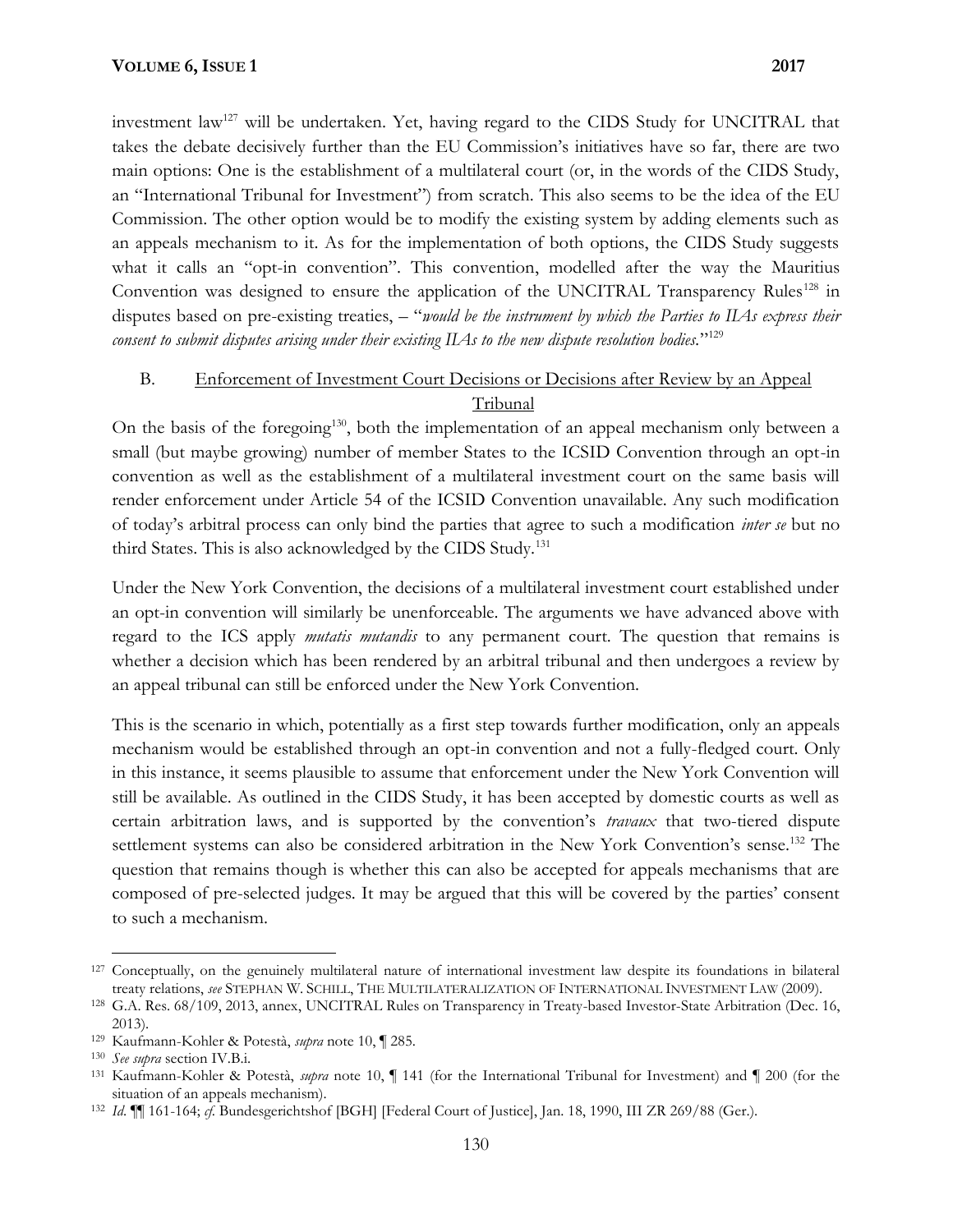If one were, however, to endeavour to find a way by which the purpose of an appeals mechanism, fostering consistency of investment law jurisprudence, could be combined with greater freedom for the parties to select the decision makers, another option is at least worthy of discussion. Instead of relying on the decision makers to ensure a *jurisprudence constante*, one could also find inspiration in the system of the EU Courts. In the European Court of Justice ["**ECJ**"], the judges are assisted by eight advocates-general.<sup>133</sup> Their function is explained in Article 252 (2) of the Treaty on the Functioning of the European Union:

"It shall be the duty of the Advocate-General, acting with complete impartiality and independence, to make, in open court, reasoned submissions on cases which, in accordance with the Statute of the Court of Justice of the European Union, require his involvement."

The opinions of the Advocates-General are advisory and do not bind the ECJ. Nonetheless, the ECJ regularly follows them.<sup>134</sup> Differently from the ECJ's practice, an investment appeals mechanism could involve an institution like an advocate-general not only to give an opinion if the case raises a new point of law,<sup>135</sup> but generally. Thereby, advocates-general before an investment appeals mechanism could provide an objective assessment of the case on appeal, based on their assessment of the applicable treaties and, in observance of the law of treaties, in line with previous decisions.

## C. Consequences of this Analysis

# *i. Enforcement of a Multilateral Investment Court's Decision in the Territory of its Member States can be Ensured even without Recourse to the New York Convention*

As a first consequence of this analysis, we suggest that the decisions of an institutionalized multilateral investment court cannot be considered awards under the New York Convention. Their enforcement is, even more clearly, also not possible under the ICSID Convention's Article 54.

What remains is, first, the possibility of enforcement of the court's decision in the territory of its member States. The opt-in convention for the establishment of such a court – or any other instrument on which it would be based – should, hence, contain a clause similar to Article 54 of the ICSID Convention that applies to the court's decisions.

Secondly, a possibility to enforce the court's decisions outside of the territory of the court's member States, in third States, could be established through agreements the member States conclude collectively with any such third State.<sup>136</sup> Unlike the EU's ICS Model, third-party enforcement of the multilateral investment court's decisions does not appear to be a crucial issue. The goal for such a system should be that – sooner or later – it is as successful and accepted as ICSID is now (if it does

<sup>133</sup> *Cf.* Treaty on the Functioning of the European Union, art. 252(1), 2008 O.J. (C 115) 47.

<sup>134</sup> *See* Carlos A. Arrebola et al., *An Econometric Analysis of the Influence of the Advocate General on the Court of Justice of the European Union*, 5(1) CAMBRIDGE J. COMP. & INT'L L. 82-112 (2016).<br><sup>135</sup> *Cf.* Statute of the Court of Justice

<sup>135</sup> *Cf*. Statute of the Court of Justice of the European Union, art. 20(5), https://curia.europa.eu/jcms/upload/docs/application/pdf/2016-08/tra-doc-en-div-c-0000-2016-201606984- 05\_00.pdf (last visited Aug. 3, 2017).

<sup>136</sup> This has been proposed to overcome the enforcement problems of the ICS Model by Baetens, s*upra* note 78, at 382.